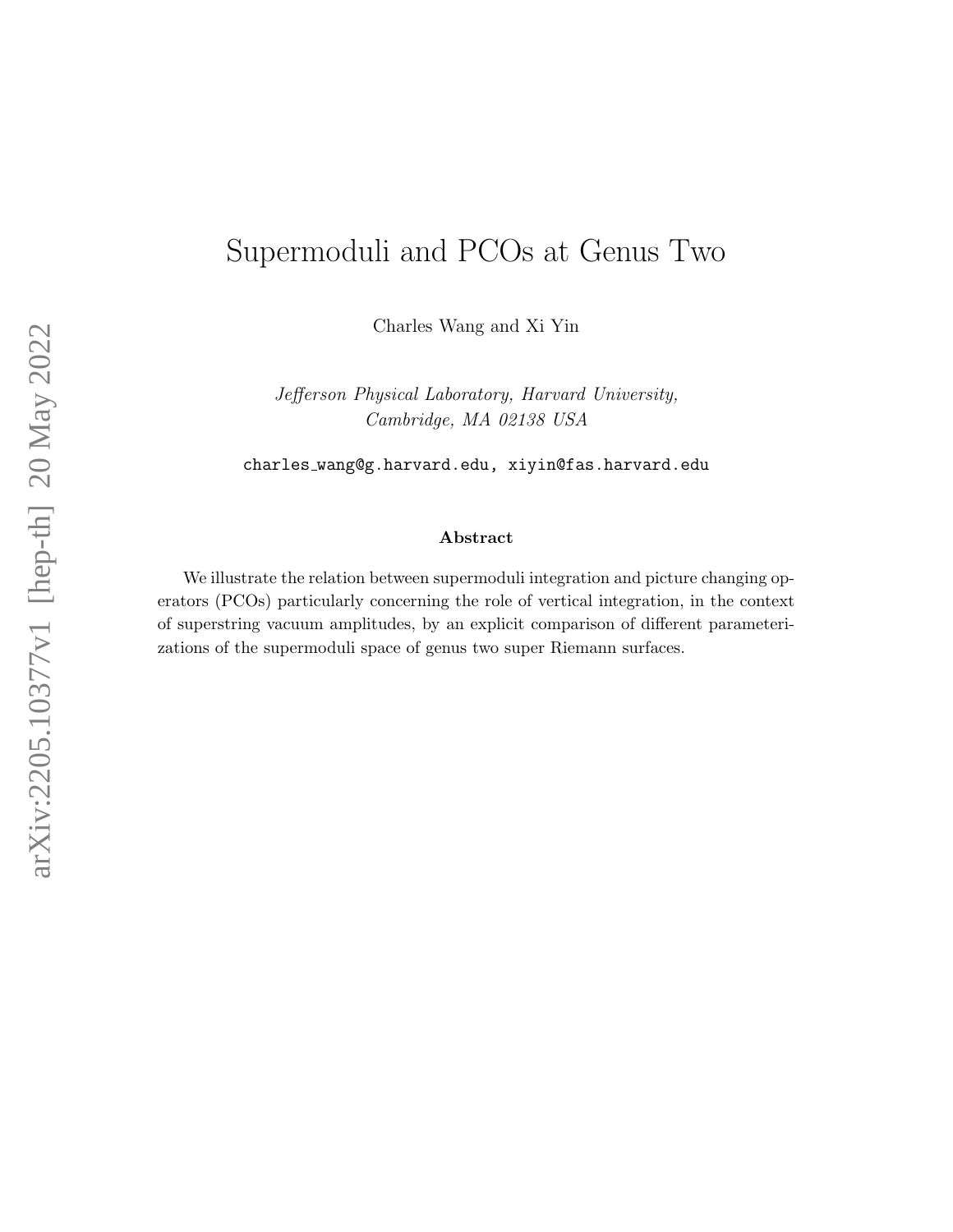# Contents

| $\mathbf 1$    |                                                                               | Introduction                                                                                  | $\mathbf{1}$   |
|----------------|-------------------------------------------------------------------------------|-----------------------------------------------------------------------------------------------|----------------|
| $\overline{2}$ | SRS from hyperelliptic curves                                                 |                                                                                               | 3              |
|                | 2.1                                                                           |                                                                                               | 3              |
|                | 2.2                                                                           |                                                                                               | $\overline{4}$ |
|                | 2.3                                                                           |                                                                                               | $\overline{4}$ |
|                | 2.4                                                                           |                                                                                               | 6              |
| 3              | Genus two with odd spin structure                                             |                                                                                               |                |
|                | 3.1                                                                           |                                                                                               | $\overline{7}$ |
|                | 3.2                                                                           |                                                                                               | 8              |
|                | 3.3                                                                           |                                                                                               | 10             |
| 4              | Genus two with even spin structure                                            |                                                                                               | 11             |
|                | 4.1                                                                           |                                                                                               | 11             |
|                | 4.2                                                                           |                                                                                               | 12             |
|                | 4.3                                                                           | The corresponding vertical integral $\ldots \ldots \ldots \ldots \ldots \ldots \ldots \ldots$ | 14             |
| $\bf{5}$       | Comparison with period matrix projection                                      |                                                                                               | 16             |
| 6              | <b>Discussions</b>                                                            |                                                                                               | 17             |
|                | A Details of coordinate transformations on the SRS with odd spin structure 19 |                                                                                               |                |
|                |                                                                               | B Calculating the fiber of the period matrix projection                                       | 22             |

# <span id="page-1-0"></span>1 Introduction

Superstring perturbation theory, based on the path integral of worldsheet supergravity coupled to matter fields, has two incarnations: the super Riemann surface (SRS) formalism in which the scattering amplitude is expressed as an integral over the supermoduli space of SRS with punctures [\[1,](#page-25-0)[2\]](#page-25-1), and the picture changing operator (PCO) formalism in which the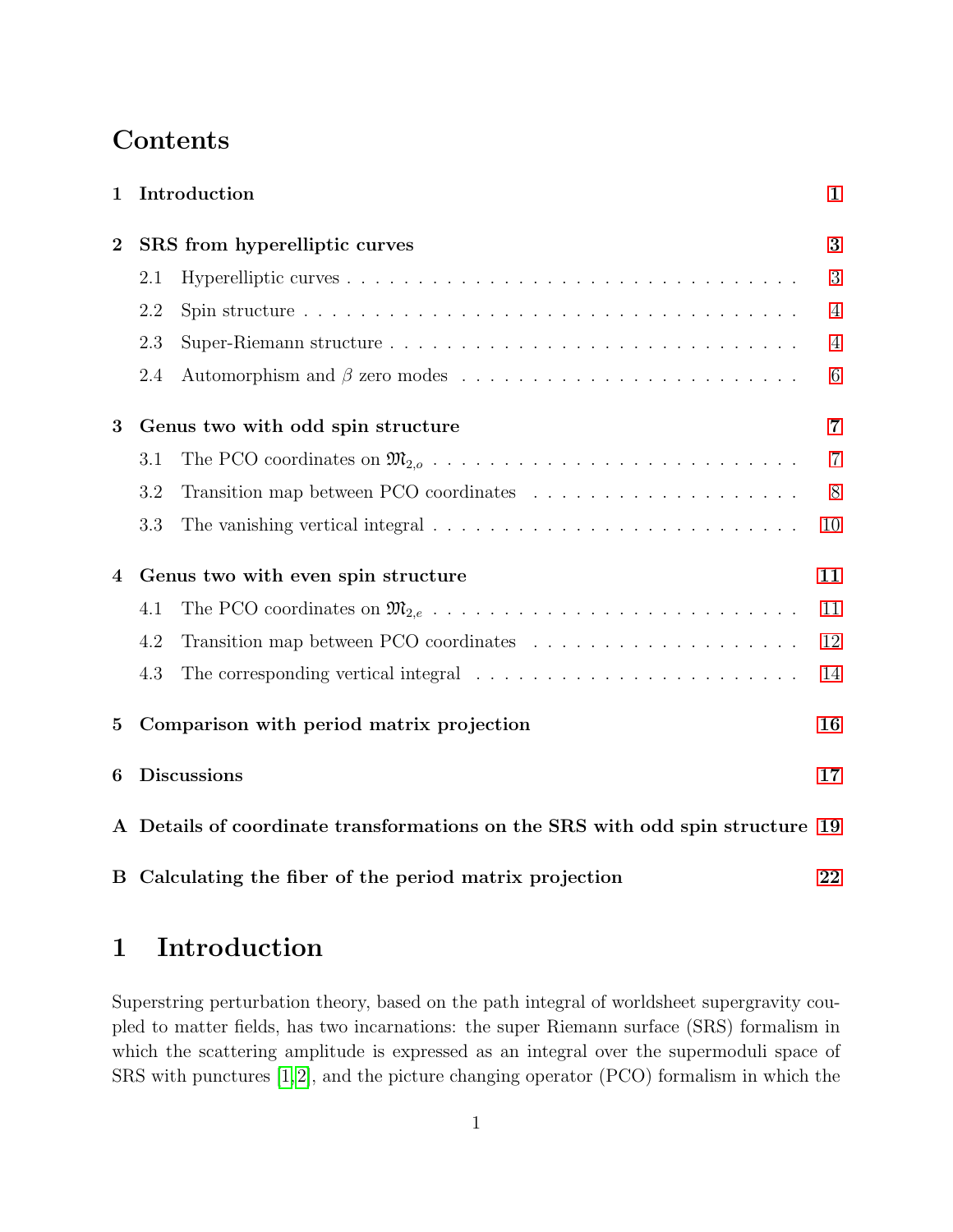amplitude is expressed as an integral over the moduli space of ordinary Riemann surfaces with punctures and PCO insertions [\[3,](#page-25-2)[4\]](#page-25-3). An important ingredient of the PCO formalism is the vertical integration prescription [\[5,](#page-25-4)[6\]](#page-25-5), which allows for evading spurious singularities. In a previous paper [\[7\]](#page-25-6), we explained how the vertical integration arises from a specific choice of the supermoduli integration contour, thereby establishing the equivalence between the two formalisms. In this follow-up paper, we will illustrate the general construction of [\[7\]](#page-25-6) through the example of genus two vacuum amplitudes.<sup>[1](#page-2-0)</sup>

Every genus two Riemann surface  $\Sigma$  can be realized as a hyperelliptic curve, namely a double cover  $\Sigma \to \mathbb{CP}^1$  branched at six points  $x_1, \dots, x_6$ . Furthermore, such a branched covering of  $\Sigma$  is unique up to the PSL $(2, \mathbb{C})$  automorphism of  $\mathbb{CP}^1$ . This leads to a convenient parameterization of the bosonic moduli space  $\mathcal{M}_2$ , namely  $\{x_1, \dots, x_6\} \subset \mathbb{CP}^1$  modulo the action of  $S_6$  permutation group and PSL(2, C). A spin structure  $\epsilon$  on  $\Sigma$  can be specified by partitioning the six branch points into two subsets  $\{x_i^+\}$  $\{x_i^+\}$  and  $\{x_j^-\}$  $_{j}^{-}$ . The spin structure is odd for a  $(5, 1)$  split and even for a  $(3, 3)$  split. The construction of a general super-Riemann structure over  $(\Sigma, \epsilon)$  will be reviewed in section [2.](#page-3-0) The corresponding supermoduli space will be denoted  $\mathfrak{M}_{2,\epsilon}$ .

In the PCO formalism, two holomorphic PCOs would need to be placed on  $\Sigma$  in the absence of punctures. If we place both PCOs at the branch points of the majority type in the odd spin structure case (e.g.  $x_1^+$  and  $x_2^+$ ), or one PCO at a branch point of each type in the even spin structure case (e.g.  $x_1^+$  and  $x_1^-$ ), spurious singularities are avoided. However, due to monodromies that permute the branch points and constraints on the locations of PCOs near the boundary of the moduli space, there isn't a single assignment of the PCOs to branch points that is valid globally. Thus the interpolation between different fermionic directions in  $\mathfrak{M}_{2,\epsilon}$  that arise from different PCO placements, and the corresponding vertical integration, must be considered.

We give an explicit parameterization of super coordinate patches on the moduli space of genus two SRS, that correspond to PCO insertions at branch points of the underlying hyperelliptic curve, for odd spin structure in section [3](#page-7-0) and even spin structure in section [4.](#page-11-0) We demonstrate the transition maps between super coordinates that correspond to different PCO arrangements, and their relations to vertical integration. In section [5,](#page-16-0) we exhibit the relation between the super coordinates based on PCOs and those defined through the period matrix projection map in the genus two, even spin structure case.

We conclude with some remarks on applications and future perspectives in section [6.](#page-17-0)

<span id="page-2-0"></span><sup>&</sup>lt;sup>1</sup>See  $[8-18]$  $[8-18]$  for previous studies of genus two superstring amplitudes.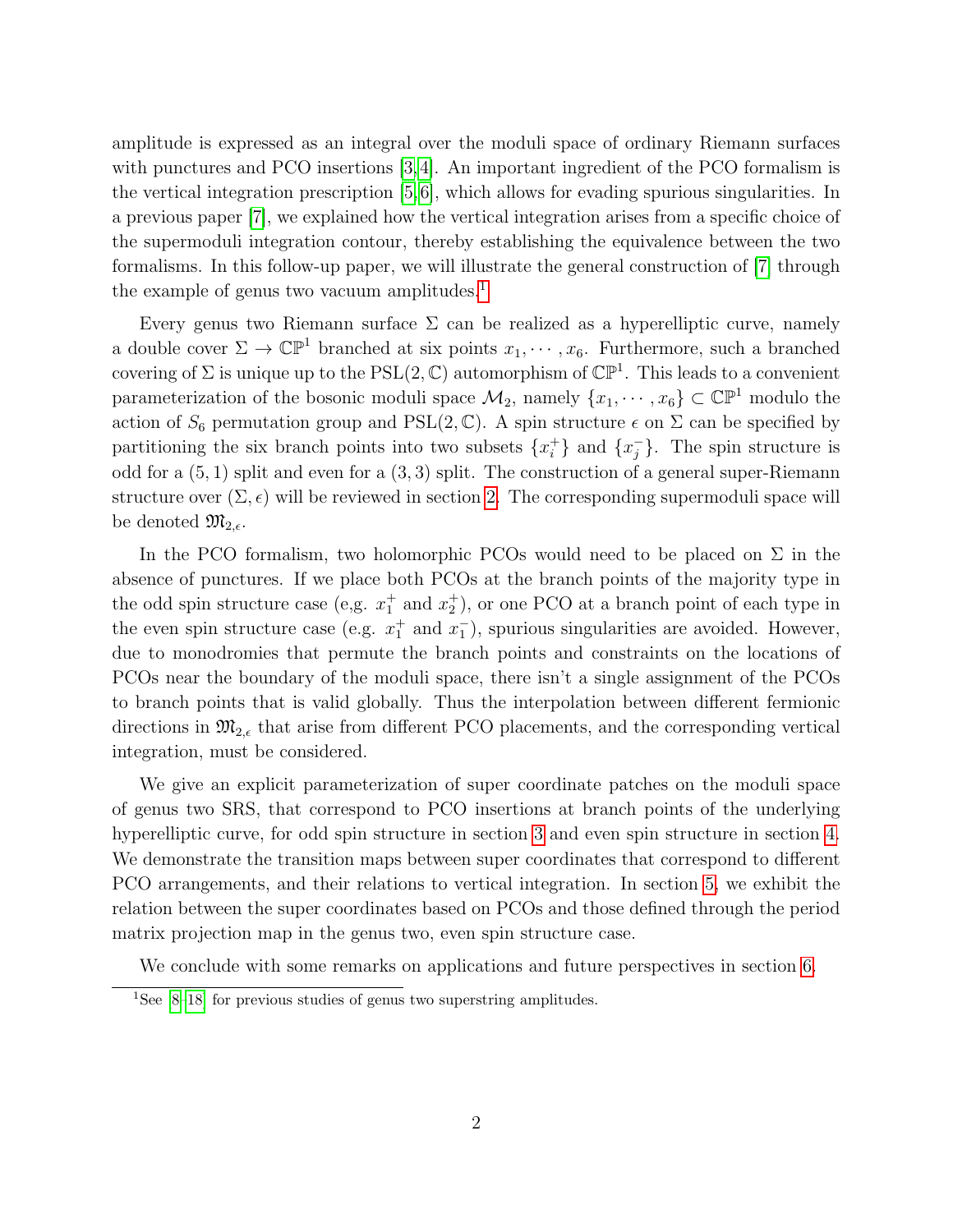## <span id="page-3-0"></span>2 SRS from hyperelliptic curves

#### <span id="page-3-1"></span>2.1 Hyperelliptic curves

A genus g hyperelliptic curve  $\Sigma$  is defined as the locus

<span id="page-3-4"></span>
$$
\{(x, y) \in \mathbb{C}^2 : y^2 = f(x)\}\tag{2.1}
$$

where  $f(x)$  is a degree  $2q + 2$  polynomial, completed by adding two points at infinity. A patch containing the points at infinity is parameterized by  $(\tilde{x}, \tilde{y}) = (x^{-1}, x^{-g-1}y)$ , subject to the equation

<span id="page-3-3"></span>
$$
\widetilde{y}^2 = \widetilde{f}(\widetilde{x}) \equiv \widetilde{x}^{2g+2} f\left(\widetilde{x}^{-1}\right). \tag{2.2}
$$

The curve admits an order two "parity" automorphism that takes  $(x, y)$  to  $(x, -y)$ . Therefore, functions on the curve can be split into even and odd parity components.

A weight k holomorphic form on  $\Sigma$  can be described as  $g(x)(dx)^k$  if parity even or  $yg(x)(dx)^k$  if parity odd, where  $g(x)$  is a meromorphic function with possibly poles at the branch points. Near infinity, we can write  $dx = -\tilde{x}^{-2} d\tilde{x}$ , and so

$$
g(x)(dx)^k = g\left(\tilde{x}^{-1}\right)(-1)^k \tilde{x}^{-2k}(d\tilde{x})^k.
$$
 (2.3)

Therefore,  $g(x)$  or  $yg(x)$  depending on parity must decay at least as fast as  $x^{-2k}$  as  $x \to \infty$ . Near the branch points, i.e. (simple) zeros of  $f(x)$ , we change the coordinate from x to y,

$$
g(x)(dx)^k = g(x)\left(\frac{2y}{f'(x)}\right)^k (dy)^k.
$$
\n(2.4)

If  $k = 2j$  is even, then  $g(x)$  can have an up to order j pole at every branch point, regardless of parity. There are  $2i(q-1)+1$  such linearly independent q's in the even parity case, and  $(2j-1)(g-1)+1$  in the odd parity case. If  $k=2j+1$  is odd, in the even parity case  $g(x)$ has up to order j pole at every branch point, with a total number of  $2j(g - 1) - 1$  modes; in the odd parity case  $g(x)$  has up to order  $j + 1$  pole at every branch point, and a total number of  $(2j + 1)(g - 1) + 1$  modes.

In particular, weight  $k = 2$  holomorphic forms, i.e. zero modes of b ghost, are in 1-1 correspondence with cotangent vectors at the point  $\Sigma$  in  $\mathcal{M}_q$ . There are 2g – 1 parity even modes and  $g - 2$  parity odd ones. In the genus two case, all three moduli deformations have even parity, preserving the hyperelliptic form of the curve. For higher genera, parity odd deformations destroy the hyperelliptic structure.

It will be useful to consider a moduli deformation of  $\Sigma$  defined by cutting out a disc that contains a branch point  $x_i$ , and glue in a new disc parameterized by the coordinate  $y_d$ , with the transition map

<span id="page-3-2"></span>
$$
y_d = y + \epsilon y^{-1} \tag{2.5}
$$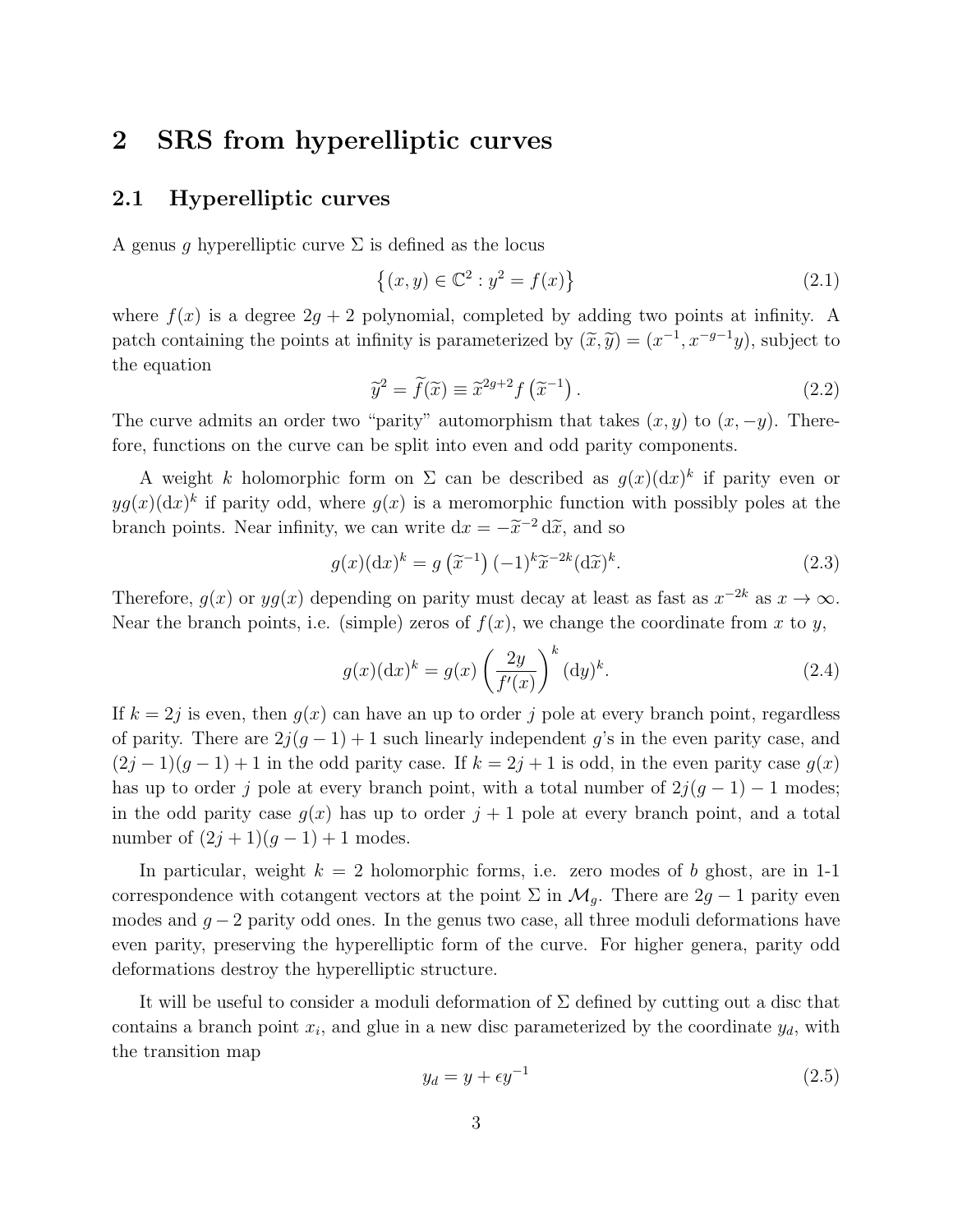on the boundary of the disc, for infinitesimal  $\epsilon$  with  $\epsilon^2 = 0$ . Writing  $f(x) \equiv (x - x_i)h(x)$ , we could equivalently replace  $y^{-1}$  on the RHS of [\(2.5\)](#page-3-2) by  $y^{-1} \frac{h(x)}{f'(x)}$  $\frac{h(x)}{f'(x_i)} = y^{-1} + \mathcal{O}(y)$ , as the higher order terms in y can be absorbed by a redefinition of the coordinate on the disc. Such a transition map can then be extended to the rest of the curve outside of the disc, giving the deformed equation

$$
y_d^2 = y^2 + 2\epsilon \frac{h(x)}{f'(x_i)} = \left(x - x_i + \frac{2\epsilon}{f'(x_i)}\right)h(x).
$$
 (2.6)

Therefore, the moduli deformation  $(2.5)$  is equivalent to moving the branch point from  $x_i$  to  $x_i - \frac{2\epsilon}{f'(x)}$  $\frac{2\epsilon}{f'(x_i)}$ .

### <span id="page-4-0"></span>2.2 Spin structure

A spin structure on  $\Sigma$  can be specified by choosing a factorization  $f(x) = p(x)q(x)$ , where  $p(x)$  is a degree n polynomial with  $n - g - 1$  even, and  $q(x)$  is a degree  $m = 2g + 2 - n$ polynomial.

<span id="page-4-2"></span>
$$
\alpha := \frac{y}{p(x)} = \frac{q(x)}{y} \tag{2.7}
$$

is a parity odd meromorphic function on the curve, with a simple pole at every zero of  $p(x)$ , and simple zero at every zero of  $q(x)$ .

We now promote  $\Sigma$  to a complex supermanifold by introducing a fermionic coordinate  $\eta$ where  $p(x) \neq 0$ , and  $\tau$  where  $q(x) \neq 0$ , with the transition map

<span id="page-4-3"></span>
$$
\tau = \alpha \eta. \tag{2.8}
$$

Near infinity, we pass to the coordinates  $(\tilde{x}, \tilde{y})$  that obey [\(2.2\)](#page-3-3). Factoring  $\tilde{f} = \tilde{p}\tilde{q}$ , where  $\widetilde{p}(\widetilde{x}) = \widetilde{x}^n p(\widetilde{x}^{-1})$  and  $\widetilde{q}(\widetilde{x}) = \widetilde{x}^m q(\widetilde{x}^{-1})$ , we can then define the fermionic coordinates  $\widetilde{\eta}$  and  $\widetilde{\eta}$  $\widetilde{\tau}$  related by

$$
\widetilde{\eta} = \widetilde{x}^{\frac{1}{2}(n-g+1)}\eta, \quad \widetilde{\tau} = \widetilde{x}^{\frac{1}{2}(m-g+1)}\tau,
$$
\n(2.9)

with the transition map  $\tilde{\tau} = \tilde{\alpha}\tilde{\eta}$  between them, where  $\tilde{\alpha} = \tilde{x}^{g+1-n}\alpha$ . In particular, in the genus two odd spin structure case where  $n = 1$  and  $m = 5$ , we have  $\widetilde{\eta} = \eta$  and  $\widetilde{\tau} = \widetilde{x}^2 \tau$ . In the even spin structure case, with  $n = m = 3$ , we have  $\widetilde{\eta} = \widetilde{x}\eta$  and  $\widetilde{\tau} = \widetilde{x}\tau$ . Note that the spin structure is invariant under exchanging  $p$  with  $q$ .

### <span id="page-4-1"></span>2.3 Super-Riemann structure

A super-Riemann structure can be specified by a totally non-integrable rank 0|1 sub-bundle of the tangent bundle  $T\Sigma$ . In other words, there is a fermionic derivative operator D, defined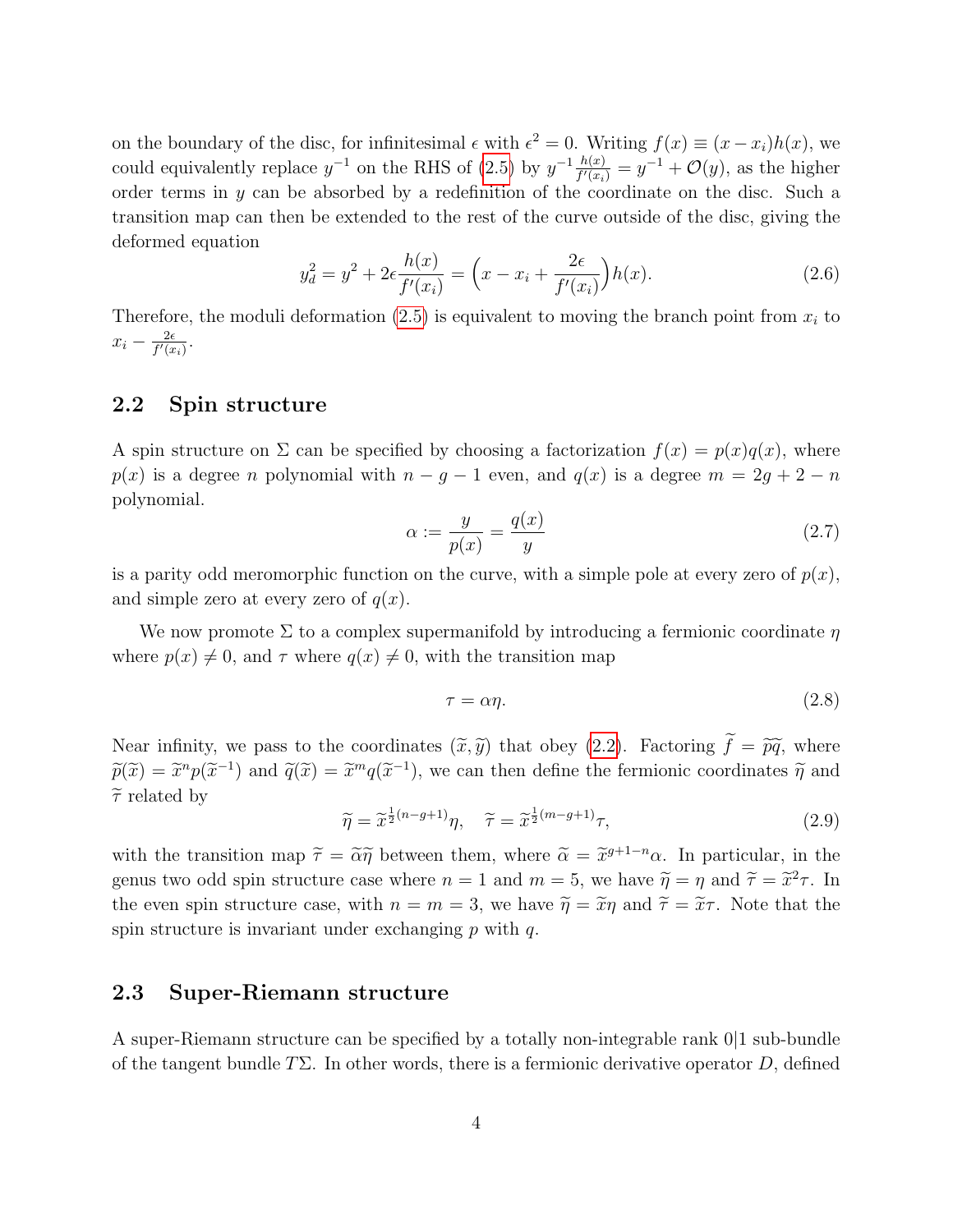

Figure 1: An illustration of coordinate charts on the super Riemann surface C. The circles represent boundaries of the discs containing the branch points of the underlying hyperelliptic curve, where  $f(x) = 0$ . Away from the branch points, the super coordinates are taken to be x together with either  $\eta$  or  $\tau$ . At the branch points, x degenerates and y is used instead. Near the branch point where  $q(x) = 0$ , the disc is parameterized by  $(y, \eta)$  whereas  $\tau$  degenerates. On the other hand, near the branch point where  $p(x) = 0$ , the roles of  $\eta$  and  $\tau$  are switched.

locally up to rescaling such that  $\{D, D\}$  is linearly independent from D at every point. For instance, we can choose

<span id="page-5-0"></span>
$$
D_{\eta} = \partial_{\eta} + \alpha \eta \partial_{x}, \quad p(x) \neq 0,
$$
  
\n
$$
D_{\tau} = \partial_{\tau} + \alpha^{-1} \tau \partial_{x}, \quad q(x) \neq 0.
$$
\n(2.10)

Note that when both are defined,  $D_{\eta} = \alpha D_{\tau}$ . Also note that these are well defined at a branch point, say with  $p(x) \neq 0$ , where  $\alpha$  has a simple zero and  $\partial_x$  has a simple pole, and we can write

<span id="page-5-1"></span>
$$
D_{\eta} = \partial_{\eta} + \frac{f'(x)}{2p(x)} \eta \partial_{y}.
$$
\n(2.11)

Similarly,  $D_{\eta}$  and  $D_{\tau}$  are well-defined derivative operators at infinity. [\(2.10\)](#page-5-0) defines a split super-Riemann surface  $\mathfrak{C}_0$  over  $\Sigma$ .

One should be cautious that [\(2.11\)](#page-5-1) is not of the standard form  $D_{\theta} = \partial_{\theta} + \theta \partial_{z}$  associated with the canonical  $(z, \theta)$  coordinates. Suppose we have a super coordinate chart  $(z, \zeta)$  in which the super-Riemann structure corresponds to the fermionic derivative

$$
D_{\zeta} = \partial_{\zeta} + u(z)\zeta \partial_z, \tag{2.12}
$$

then  $D_{\theta}$  is related (up to overall rescaling) by  $\theta = \sqrt{u(z)}\zeta$ . A superconformal transformation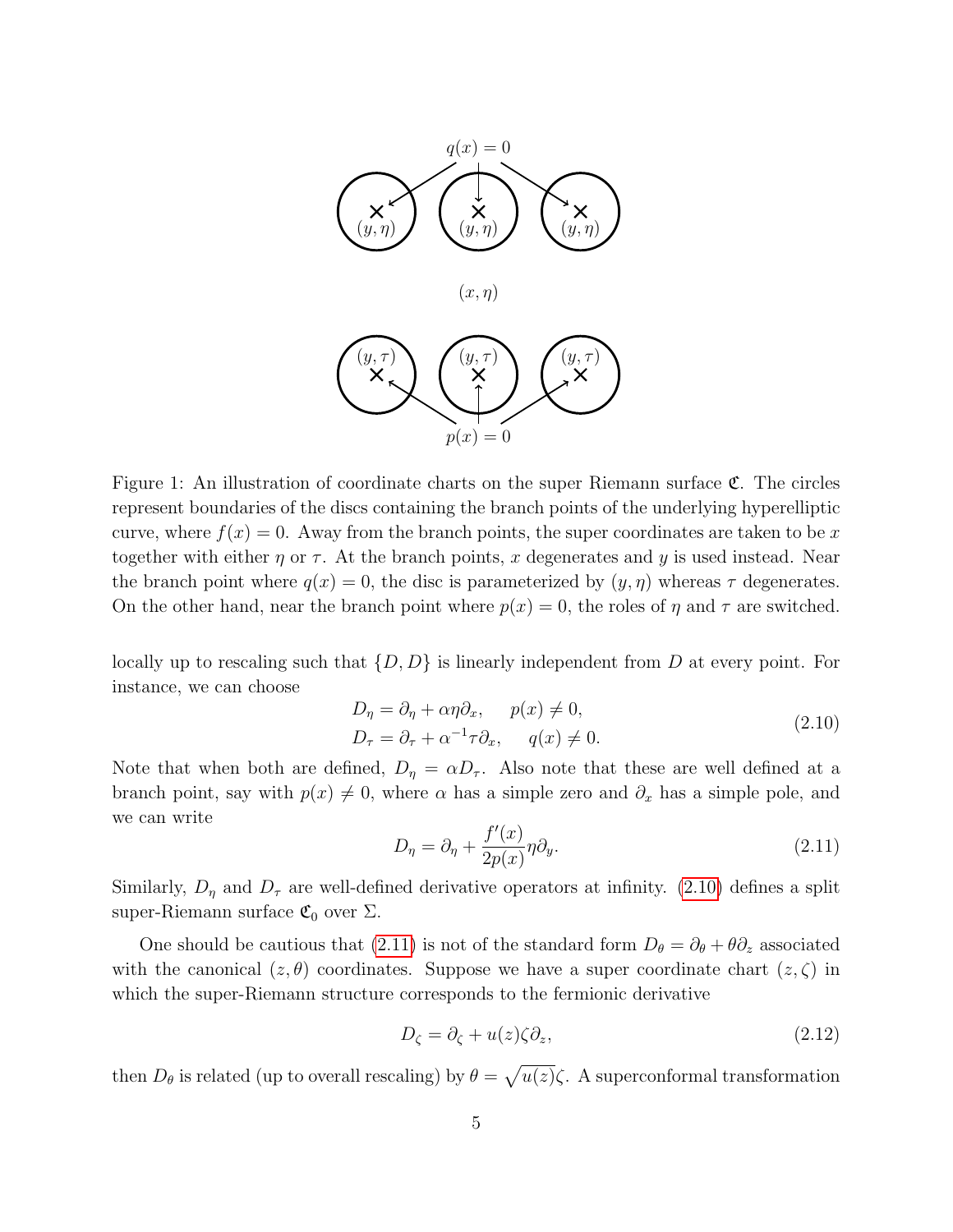from  $(z, \theta)$  to  $(z', \theta')$  takes the standard form

<span id="page-6-1"></span>
$$
z' = f(z) + \theta g(z)h(z),
$$
  
\n
$$
\theta' = g(z) + \theta h(z), \quad \text{with } h^2 = \partial f + g \partial g.
$$
\n(2.13)

In terms of the non-canonical coordinates  $(z, \zeta)$  and  $(z', \zeta')$ , the latter associated with the fermionic derivative  $D_{\zeta'} = \partial_{\zeta'} + \tilde{u}(z')\zeta'\partial_{z'}$  where  $\tilde{u}(f(z)) = u(z)$ , the superconformal map [\(2.13\)](#page-6-1) is expressed as

<span id="page-6-2"></span>
$$
z' = f(z) + u(z) \zeta \tilde{g}(z)h(z),
$$
  
\n
$$
\zeta' = \tilde{g}(z) + \zeta h(z), \quad \text{with } h^2 = \partial f + u\tilde{g}\partial\tilde{g},
$$
\n(2.14)

where  $\widetilde{g}(z) = \frac{g(z)}{\sqrt{u(z)}}$  $\frac{(z)}{u(z)}$ . A useful formula for the Berezinian relating the integral form  $\lfloor dz \rfloor d\zeta$ to  $\left[ dz^{\prime}\right] d\zeta^{\prime}$  is

<span id="page-6-3"></span>
$$
[dz'] d\zeta' = \frac{D_{\zeta}(u(z)\zeta')}{u(z)} [dz] d\zeta].
$$
\n(2.15)

In later sections we will make frequent use of superconformal maps of the form [\(2.14\)](#page-6-2) to avoid proliferation of new coordinates.

#### <span id="page-6-0"></span>2.4 Automorphism and  $\beta$  zero modes

The parity of  $\Sigma$  lifts to an order 4 automorphism of the SRS  $\mathfrak{C}_0$  that squares to  $(-)^F$ , where  $F$  is the "fermion number". This automorphism, which we will still refer to as parity, maps  $(x, y, \eta) \mapsto (x, -y, i\eta)$  and  $D_{\eta} \mapsto -iD_{\eta}$ .

Let us examine the parity of weight  $\frac{3}{2}$  holomorphic forms, which are in correspondence with zero modes of  $\beta$  ghost. Such a form of parity  $-i$  can be written as the degree 1|1 differential  $y^{-1}g(x) dx d\eta$ , where  $g(x)$  is a holomorphic function away from the branch points. At a  $q = 0$  branch point,  $y^{-1}$  has a simple pole,  $dx d\eta$  has a simple zero,  $g(x)$  is regular and the form is generically nonzero. At a  $p = 0$  branch point,  $dx d\eta = \alpha^{-1} dx d\tau$  has a double zero,  $g(x)$  must again be regular and the form has a simple zero. At infinity, y grows as  $x^{g+1}$ , dx d $\eta$  grows as  $x^{2+\frac{1}{2}(n-g+1)}$ , and so  $g(x)$  must be a polynomial of degree at most  $g-1-\frac{1}{2}$  $rac{1}{2}(n-g+1).$ 

In the genus two case, this means that for odd spin structure with  $(n, m) = (1, 5)$ , we have two  $\beta$  zero modes of parity  $-i$ , both of them vanishing at the single  $p = 0$  branch point, and none of parity  $+i$ . For even spin structure with  $(n, m) = (3, 3)$ , we have one β zero mode of each parity,  $-i$  and  $+i$ , one of them vanishing at the  $p = 0$  branch points and the other vanishing at the  $q = 0$  branch points. If we are to place the two holomorphic PCOs at two of the branch points, say  $x_1$  and  $x_2$ , to avoid spurious singularity we need the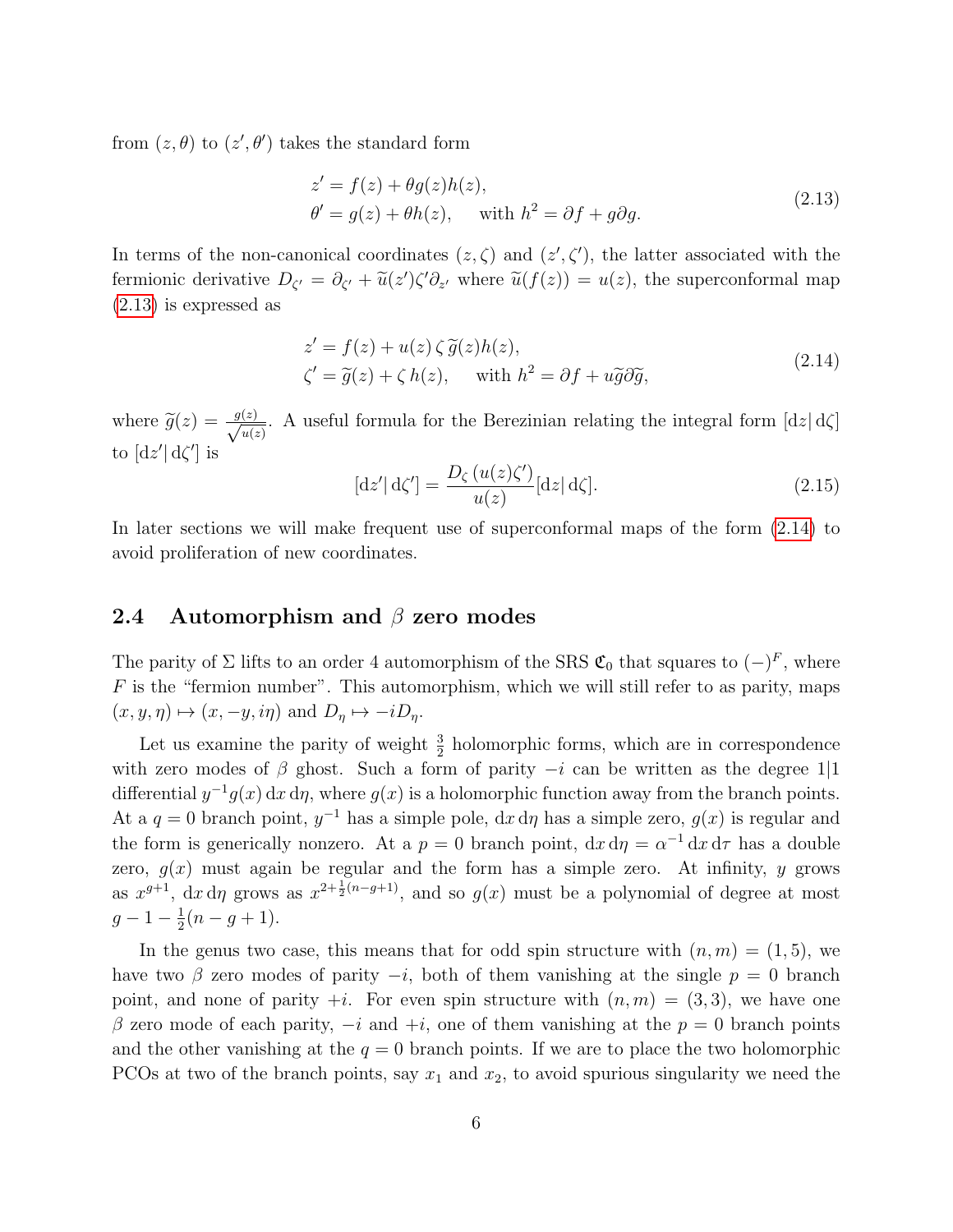vectors  $(\beta(x_1), \beta(x_2))$  for the two  $\beta$  zero modes to be linearly independent. This requires choosing  $x_1, x_2$  to be among the 5 roots of  $q(x)$  in the odd spin structure  $(n, m) = (1, 5)$ case, or  $q(x_1) = 0$  and  $p(x_2) = 0$  in the even spin structure  $(n, m) = (3, 3)$  case.

## <span id="page-7-0"></span>3 Genus two with odd spin structure

We now give an explicit parameterization of the supermoduli space  $\mathfrak{M}_{2,o}$  of a genus two SRS  $\mathfrak C$  with odd spin structure, by connecting to the PCO formalism following the construction of [\[7\]](#page-25-6). The underlying ordinary Riemann surface  $\Sigma$  is represented as a hyperelliptic curve  $(2.1)$ , with  $f(x) = p(x)q(x)$ , where p has degree 1 and q has degree 5, and the spin structure is specified by the split of branch points according to [\(2.7\)](#page-4-2).

### <span id="page-7-1"></span>3.1 The PCO coordinates on  $\mathfrak{M}_{2,o}$

Starting with the split SRS  $\mathfrak{C}_0$  described in the previous subsection, we can cut out a disc that contains the branch point  $x = x_a$ , and glue in the superdisc  $D_a$  parameterized by  $(w_a, \eta_a)$  with the transition map

<span id="page-7-2"></span>
$$
w_a = y - \frac{f'(x)}{2p(x)} \eta \frac{f'(x)\nu_a}{y},
$$
  
\n
$$
\eta_a = \eta - \frac{f'(x)\nu_a}{y},
$$
\n(3.1)

for  $a = 1, 2$ . Here  $\nu_1, \nu_2$  are a pair of Grassmann-odd parameters. Note that [\(3.1\)](#page-7-2) is of the required form  $(2.14)$  for a superconformal transformation.<sup>[2](#page-7-3)</sup> It is also equivalent to the standard disc gluing map given by  $(2.4)$  of [\[7\]](#page-25-6) up to a constant rescaling of  $\nu_a$  and a superconformal coordinate change on  $D_a$ .

The gluing [\(3.1\)](#page-7-2) defines a new SRS  $\mathfrak{C}_{\nu}$ . Furthermore, it gives an explicit parameterization of a super chart  $\varphi: \mathcal{U} \times \mathbb{R}^{0|*2} \to \mathfrak{U}$  of the moduli space  $\mathfrak{M}_{2,o}$ , where the bosonic coordinates of  $U \subset \mathcal{M}_2$  can be taken as the branch points modulo PSL(2,  $\mathbb{C}$ ) action, and the fermionic coordinates are  $(\nu_1, \nu_2)$ . The projection  $\pi : \mathfrak{U} \to \mathcal{U}$  simply forgets the fermionic coodinates. As explained in section 5.1 of [\[7\]](#page-25-6), integration over the fiber of  $\pi$ , i.e. in  $\nu_1, \nu_2$ , amounts to inserting a pair of PCOs at the branch points  $x_1, x_2$ .

<span id="page-7-3"></span><sup>&</sup>lt;sup>2</sup>The fermionic derivative operator  $D_{\eta_a} = \partial_{\eta_a} + \frac{f'(u_a)}{2p(u_a)}$  $\frac{f'(u_a)}{2p(u_a)}\eta_a\partial_{w_a}$ , where  $w_a^2 = f(u_a)$ , is related to to  $D_\eta$  of [\(2.11\)](#page-5-1) up to rescaling.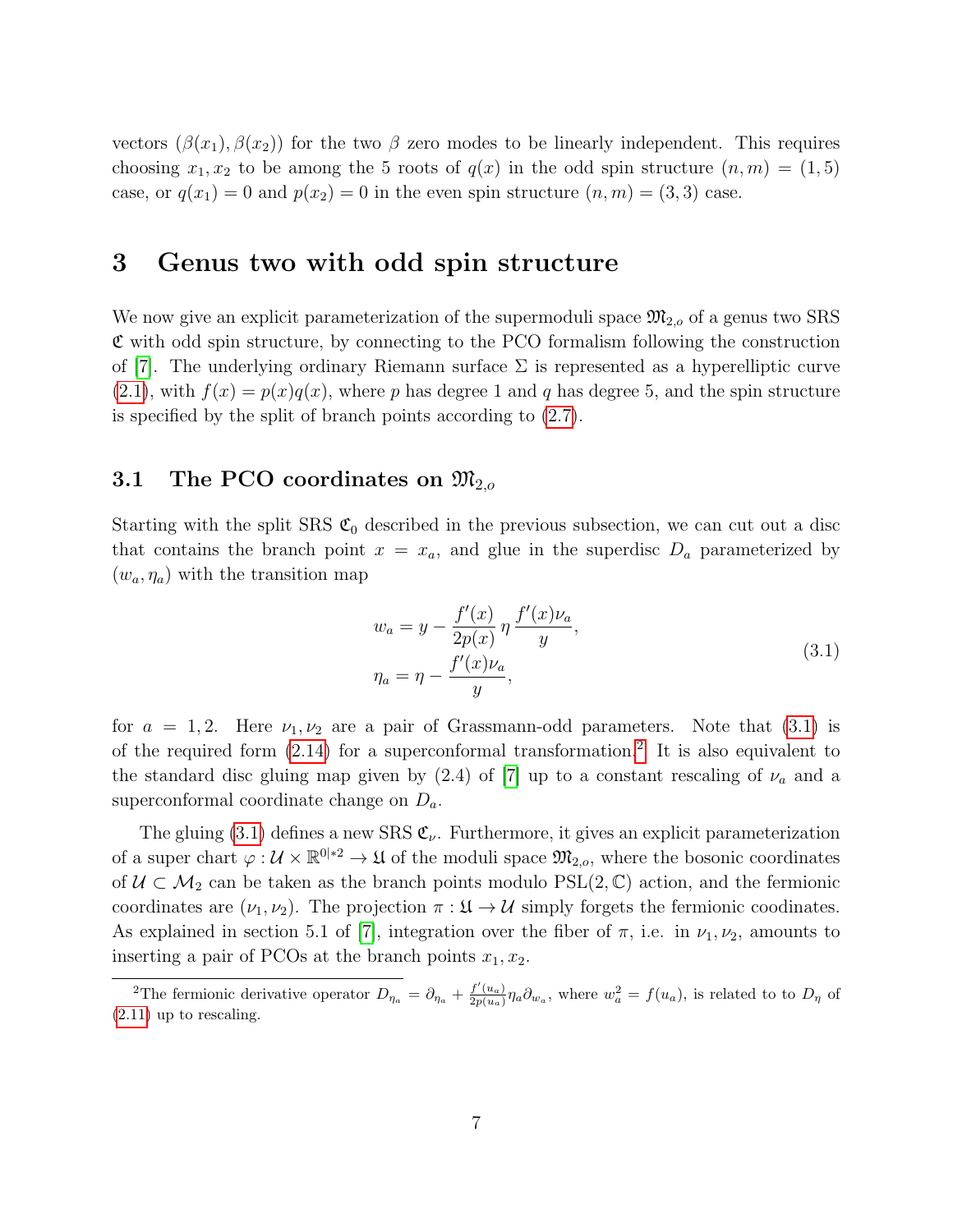#### <span id="page-8-0"></span>3.2 Transition map between PCO coordinates

Now consider a different family of SRS's  $\mathfrak{C}'_{\nu}$ , constructed as above but with  $x_1$  replaced by another  $q = 0$  branch point  $x_3$ , and the corresponding super chart  $\varphi' : \mathcal{U} \times \mathbb{R}^{0|+2} \to \mathcal{U}'$ , along with the projection  $\pi': \mathcal{U} \to \mathcal{U}$ . Integration over the fiber of  $\pi'$  amounts to inserting PCOs at  $x_3$  and  $x_2$ . The transition map from  $\mathfrak U$  to  $\mathfrak U'$  takes the form

<span id="page-8-1"></span>
$$
\varphi'^{-1} \circ \varphi : (x_i, \nu_1, \nu_2) \mapsto (x'_i, \nu'_1, \nu'_2), \tag{3.2}
$$

where  $x_i'$  are shifted branch point locations, that may in principle differ from  $x_i$  by an ("infinitesimal") amount proportional to  $\nu_1 \nu_2$ . The fermionic coordinates of  $\mathfrak{U}'$ , denoted  $\nu'_1, \nu'_2$ , are associated with the gluing maps analogous to [\(3.1\)](#page-7-2) for the discs that contain  $x'_3$ and  $x'_2$  respectively.

To find the explicit expression of the transition map [\(3.2\)](#page-8-1), let us begin by considering the following reparameterization of coordinates on  $\mathfrak{C}_{\nu}$ ,

<span id="page-8-2"></span>
$$
x' = x - \eta h(x)q(x)\nu_1,
$$
  
\n
$$
y' = y - \frac{f'(x)}{2p(x)}\eta h(x)y\nu_1,
$$
  
\n
$$
\eta' = \eta - h(x)y\nu_1,
$$
\n(3.3)

with

<span id="page-8-3"></span>
$$
h(x) = \frac{x_{12}x_{13}}{(x - x_1)(x - x_2)(x - x_3)}.\t(3.4)
$$

Passing from  $\eta$  to  $\tau$ , one can see that [\(3.3\)](#page-8-2) is regular at the zero of  $p(x)$ . Regularity at infinity is ensured due to  $h(x)$  decaying like  $x^{-3}$ . Thus [\(3.3\)](#page-8-2) is regular for  $x \notin \{x_1, x_2, x_3\}$ . The expression for the fermionic derivative remains  $D_{\eta'} = \partial_{\eta'} + \frac{y'}{p(x)}$  $\frac{y'}{p(x')} \partial_{x'}$ .

As  $y'^2 = f(x')$  is still obeyed, the branch point positions are unchanged in the x' coordinate. The gluing map  $(3.1)$  for the disc  $D_1$ , expressed in terms of the new coordinates  $(y', \eta')$ , is

$$
w_1 = y' + \frac{f'(x')}{2p(x')} \eta' \left[ h(x') - \frac{f'(x')}{f(x')} \right] y' \nu_1,
$$
  

$$
\eta_1 = \eta' + \left[ h(x') - \frac{f'(x')}{f(x')} \right] y' \nu_1.
$$
 (3.5)

The RHS is regular at  $x' = x_1$  by design of [\(3.4\)](#page-8-3), and thus the coordinate system  $(y', \eta')$  can be extended to  $D_1$ , erasing the said gluing map.

On the other hand, we can view  $(y, \eta)$  as the coordinates on a disc  $D'_1$  containing  $x_3$ , whose relation to  $(y', \eta')$  via [\(3.3\)](#page-8-2) amounts to the gluing map for  $D'_1$ . Comparing this to the analog of [\(3.1\)](#page-7-2) that defines the coordinate map  $\varphi'$  for the chart  $\mathfrak{U}'$ , we can read off

<span id="page-8-4"></span>
$$
\nu_1' = -h^{(-1)}(x_3)\nu_1 = \frac{x_{12}}{x_{32}}\nu_1.
$$
\n(3.6)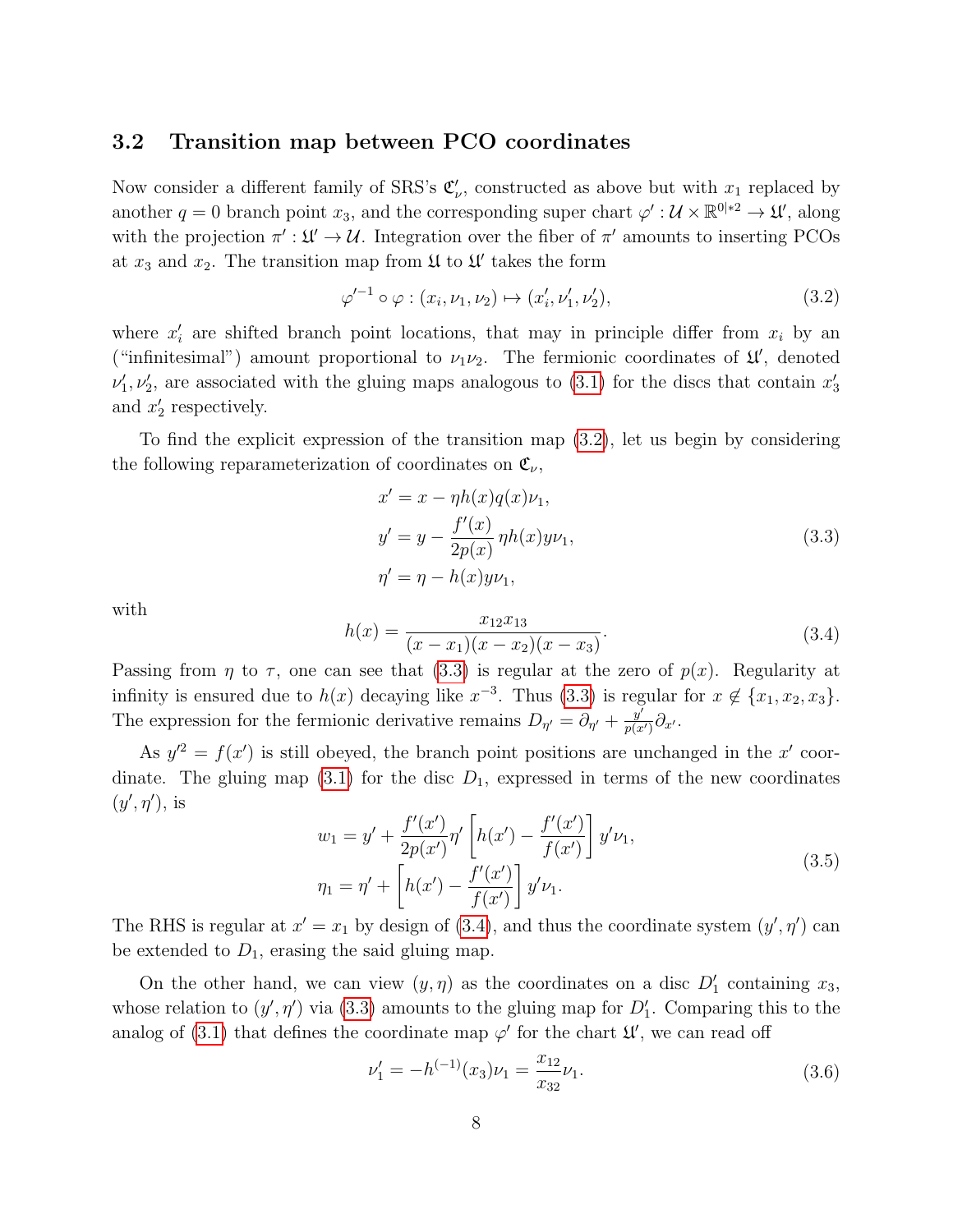$$
q(x) = 0
$$
\n
$$
p(x) = 0
$$
\n
$$
p(x) = 0
$$
\n
$$
p(x) = 0
$$
\n
$$
p(x) = 0
$$
\n
$$
p(x) = 0
$$
\n
$$
p(x) = 0
$$
\n
$$
p(x) = 0
$$
\n
$$
p(x) = 0
$$
\n
$$
p(x) = 0
$$
\n
$$
p(x) = 0
$$
\n
$$
p(x) = 0
$$
\n
$$
p(x) = 0
$$
\n
$$
p(x) = 0
$$
\n
$$
p(x) = 0
$$
\n
$$
p(x) = 0
$$
\n
$$
p(x) = 0
$$
\n
$$
p(x) = 0
$$
\n
$$
p(x) = 0
$$

Figure 2: The top and bottom diagrams illustrate two different sets of coordinates charts on the SRS  $\mathfrak{C}_{\nu}$  in the odd spin structure case. The six branch points of the underlying hyperelliptic curve are marked with crosses, with the five  $q(x) = 0$  branch points grouped together on the left, and the remaining  $p(x) = 0$  branch point on the right. Top: the unprimed coordinate system becomes singular near the branch points  $x_1, x_2$ , whose neighborhoods are coordinatized by  $(w_1, \eta_1)$  and  $(w_2, \eta_2)$  respectively. Bottom: the primed coordinate system becomes singular near the branch points  $x_2$  and  $x_3$ , whose neighborhoods are parameterized by  $(w_2, \eta_2)$  and unprimed coordinates  $(y, \eta)$ .

Similarly, re-expressing the gluing map for  $D_2$  in terms of  $(y', \eta')$  gives, to first order in  $\nu_1$ and  $\nu_2$ ,

$$
w_2 = y' + \frac{f'(x')}{2p(x')} \eta' y' \left[ h(x')\nu_1 - \frac{f'(x')}{f(x')} \nu_2 \right] + \mathcal{O}(\nu_1 \nu_2),
$$
  
\n
$$
\eta_2 = \eta' + y' \left[ h(x')\nu_1 - \frac{f'(x')}{f(x')} \nu_2 \right] + \mathcal{O}(\nu_1 \nu_2).
$$
\n(3.7)

From the residue at  $x_2$  we read off

<span id="page-9-1"></span>
$$
\nu_2' = \nu_2 - \text{Res}_{x \to x_2} h(x)\nu_1 = \nu_2 + \frac{x_{13}}{x_{23}}\nu_1. \tag{3.8}
$$

Therefore, the transition map [\(3.2\)](#page-8-1) takes the form

<span id="page-9-0"></span>
$$
(x'_i, \nu'_1, \nu'_2) = \left(x_i + d_i \nu_1 \nu_2, \frac{x_{12}}{x_{32}} \nu_1, \nu_2 + \frac{x_{13}}{x_{23}} \nu_1\right),\tag{3.9}
$$

where the coefficients  $d_i$  are yet to be determined functions of the  $x_j$ 's.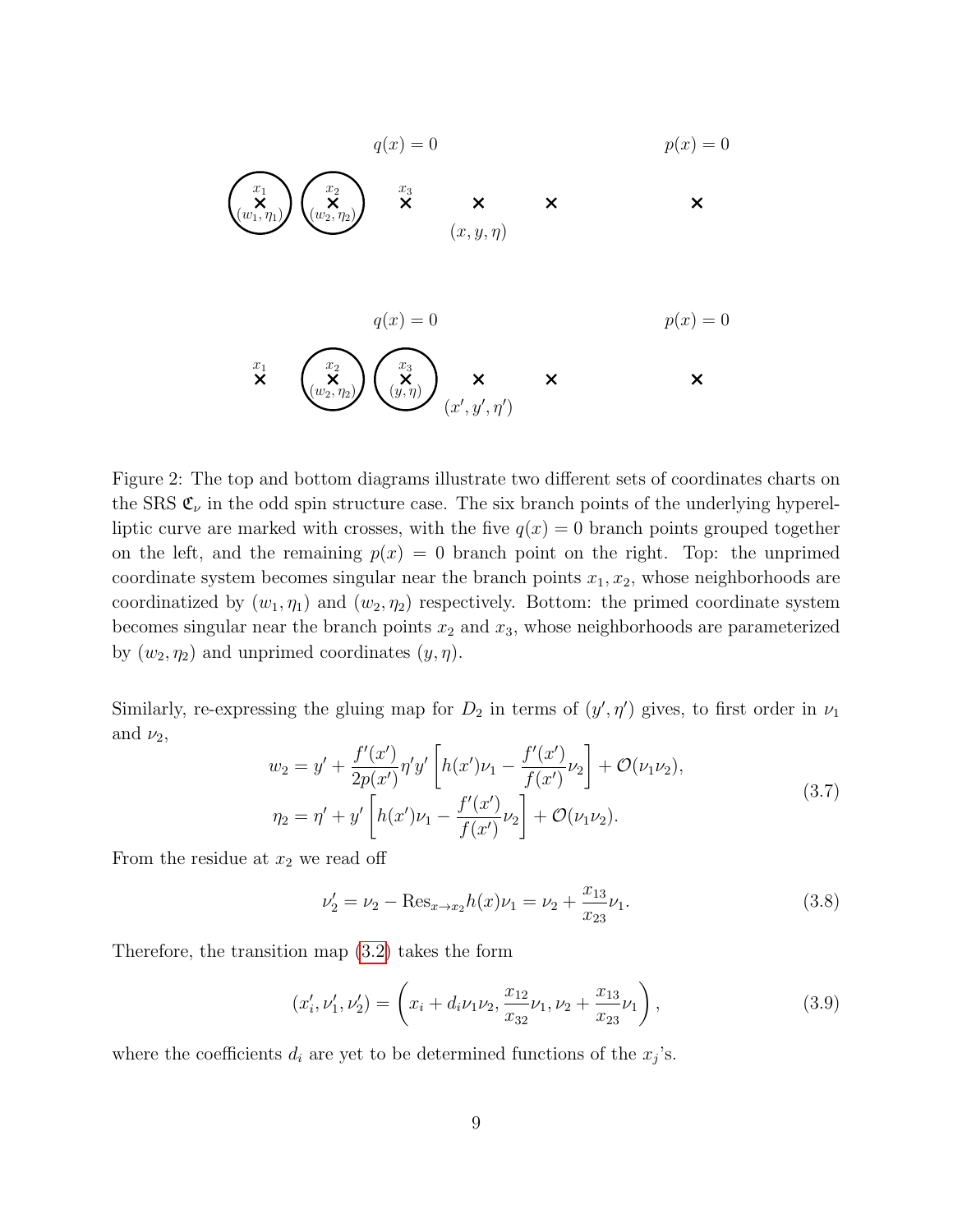Under the order 4 parity automorphism introduced in section [2,](#page-3-0) the  $x_i$ 's are parity invariant, whereas  $\nu_1, \nu_2$  are of the same imaginary parity  $-i$ . It follows that  $\nu_1\nu_2$  is parity odd, while  $d_i$  in [\(3.9\)](#page-9-0) is parity even, and therefore we must have  $d_i = 0$ , leaving

<span id="page-10-1"></span>
$$
(x'_i, \nu'_1, \nu'_2) = \left(x_i, \frac{x_{12}}{x_{32}}\nu_1, \nu_2 + \frac{x_{13}}{x_{23}}\nu_1\right). \tag{3.10}
$$

The complete change of coordinates that identifies the SRS  $\mathfrak{C}_{\nu}$  with  $\mathfrak{C}'_{\nu'}$  is given in Appendix [A.](#page-19-0)

#### <span id="page-10-0"></span>3.3 The vanishing vertical integral

As explained in [\[7\]](#page-25-6), the interpolation between the fermionic fibers of the projections  $\pi : \mathfrak{U} \to$  $\mathcal{U}$  and  $\pi': \mathfrak{U}' \to \mathcal{U}$  considered in section [3.2](#page-8-0) amounts to the vertical integration corresponding to moving a PCO from  $x_1$  to  $x_3$  on the underlying Riemann surface  $\Sigma$ . According to [\(3.10\)](#page-10-1), however, the fermionic fibers of the two coordinate patches in fact agree (up to a linear change of fermionic coordinates  $\nu_1, \nu_2$ , and the interpolation is trivial. Indeed, we will see below that the vertical integration gives a vanishing result in this case.

The vertical integration in question produces a bosonic moduli integrand of the form

<span id="page-10-2"></span>
$$
\left\langle e^{\mathcal{B}}\left[\xi(x_3) - \xi(x_1)\right] \left[\mathcal{X}(x_2) + d\xi(x_2)\right]\right\rangle_{\Sigma,\epsilon},\tag{3.11}
$$

where we have omitted the anti-holomorphic operators insertions which do not affect the analysis here. The PCO  $\mathcal X$  is given in the re-bosonized form by

$$
\mathcal{X} = Q_B \cdot \xi = -\frac{1}{2} e^{\phi} G^{\text{matter}} + c \partial \xi - \frac{1}{4} e^{2\phi} \partial \eta b - \frac{1}{4} \partial (e^{2\phi} \eta b). \tag{3.12}
$$

Note that in the  $(\phi, \xi, \eta)$  representation of  $\beta\gamma$ -system correlators, there is implicitly an extra  $\xi$ -insertion of the form  $\xi(x_*)$ , where  $x_*$  is an arbitrarily chosen point, that serves to absorb the unique zero mode of  $\xi$  in its functional integration [\[3\]](#page-25-2).

As we have chosen to parameterize the bosonic moduli deformations through those of the branch points  $x_i$ ,  $\mathcal{B}$  can be represented as

$$
\mathcal{B} = \sum_{i} dx_i \oint_{C_{x_i}} \frac{dy}{2\pi i} b^{(y)}(y) \left( -\frac{f'(x_i)}{2y} \right), \tag{3.13}
$$

where  $C_{x_i}$  is a small circular contour enclosing  $x_i$ , and  $b^{(y)}$  stands for the b ghost defined in the conformal frame associated with the y-coordinate.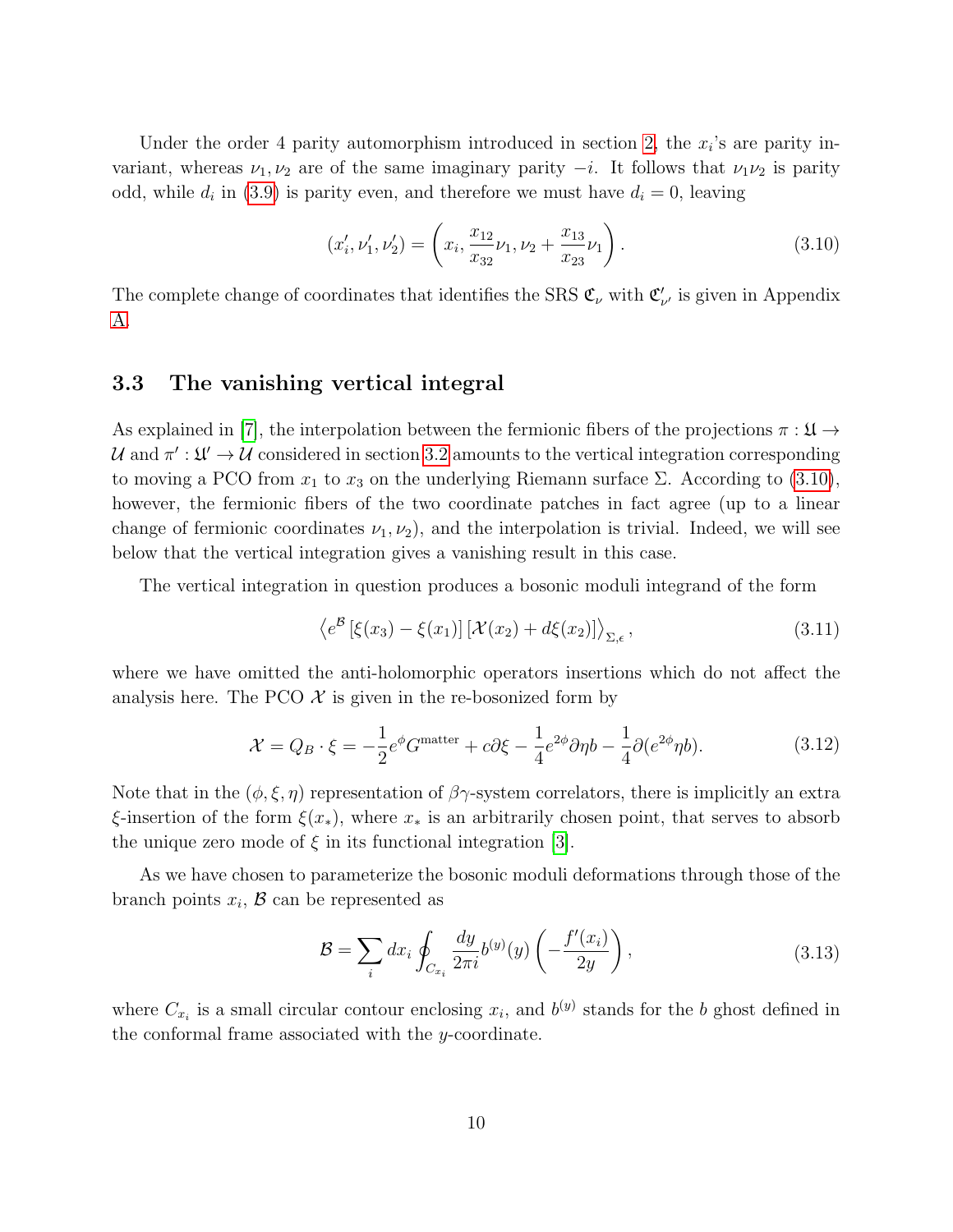Due to the bc and  $\beta\gamma$  ghost number anomaly, the only potentially non-vanishing part of [\(3.11\)](#page-10-2) is

<span id="page-11-2"></span>
$$
\left\langle e^{\mathcal{B}}\left[\xi(x_3) - \xi(x_1)\right] \left[ -\frac{1}{4} e^{2\phi} \partial \eta b(x_2) - \frac{1}{4} \partial(e^{2\phi} \eta b)(x_2) \right] \right\rangle_{\Sigma, \epsilon}
$$
\n
$$
= \left\langle e^{\mathcal{B}}\left[\Theta(\beta(x_1)) - \Theta(\beta(x_3))\right] \left[ \frac{1}{2} : \beta \gamma \delta'(\beta) : b(x_2) - \frac{1}{4} \delta'(\beta) \partial b(x_2) \right] \right\rangle_{\Sigma, \epsilon}.
$$
\n(3.14)

This correlator is invariant under the parity automorphism  $(x, y) \mapsto (x, -y)$  of  $\Sigma$ . On the other hand, under parity both zero modes of  $\beta(z)$  pick up a factor  $-i$ , and thus the functional integral for [\(3.14\)](#page-11-2) picks up a minus sign. We conclude that [\(3.14\)](#page-11-2) vanishes, as anticipated.

### <span id="page-11-0"></span>4 Genus two with even spin structure

### <span id="page-11-1"></span>4.1 The PCO coordinates on  $\mathfrak{M}_{2,e}$

Next we turn to the supermoduli space  $\mathfrak{M}_{2,e}$  of genus two SRS with even spin structure. The underlying hyperelliptic curve is given by  $(2.1)$  with  $f(x) = p(x)q(x)$ , where p, q are both degree 3 polynomials, and the spin structure is specified as in [\(2.7\)](#page-4-2). As discussed at the end of section [2,](#page-3-0) by placing one PCO at a branch point  $x = x_1$  with  $q(x_1) = 0$ , and another PCO at  $x = x_2$  with  $p(x_2) = 0$ , one constructs a SRS  $\mathfrak{C}_{\nu}$  with the gluing map

<span id="page-11-4"></span>
$$
w_1 = y - \frac{f'(x)}{2p(x)} \eta \frac{f'(x)\nu_1}{y},
$$
  
\n
$$
\eta_1 = \eta - \frac{f'(x)\nu_1}{y},
$$
\n(4.1)

for a super disc  $D_1$  parameterized by  $(w_1, \eta_1)$  that contains the branch point at  $x_1$ , and

<span id="page-11-3"></span>
$$
w_2 = y - \frac{f'(x)}{2q(x)} \tau \frac{f'(x)\nu_2}{y},
$$
  
\n
$$
\tau_2 = \tau - \frac{f'(x)\nu_2}{y},
$$
\n(4.2)

for  $D_2$  paramererized by  $(w_2, \tau_2)$  that contains  $x_2$ . Note that in writing [\(4.2\)](#page-11-3) we have passed to the fermionic coordinate  $\tau = y^{-1}q(x)\eta$  which is non-singular at  $x = x_2$ . The family of SRS's parameterized by the branch points and  $\nu_1, \nu_2$  defines a coordinate patch  $\varphi: \mathcal{U} \times \mathbb{R}^{0|*2} \to \mathfrak{U}$  of the supermoduli space.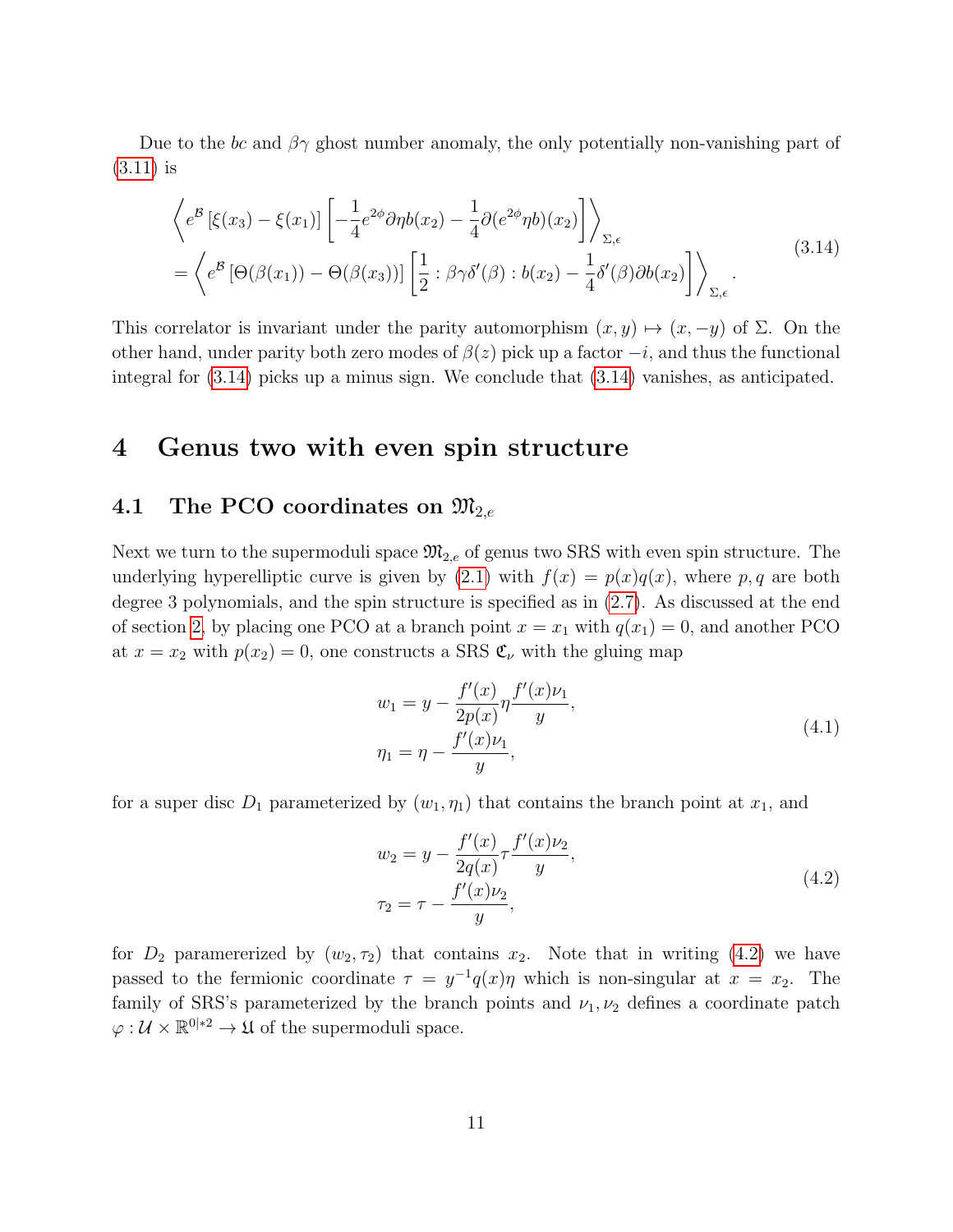#### <span id="page-12-0"></span>4.2 Transition map between PCO coordinates

Similarly, we can construct another family of SRS  $\mathfrak{C}'_{\nu}$ , and the corresponding supermoduli patch  $\varphi': \mathcal{U} \times \mathbb{R}^{0|*2} \to \mathfrak{U}'$ , by replacing  $D_1$  with a disc  $D'_1$  that contains another branch point  $x_3$  where  $q(x_3) = 0$ , whose gluing map still takes the form [\(4.1\)](#page-11-4).

As  $\eta$  has parity i,  $\tau$  has parity  $-i$ ,  $\nu_1$  and  $\nu_2$  have parity  $-i$  and i respectively. It follows that transition map between  $\mathfrak U$  and  $\mathfrak U'$ , of the form  $(3.2)$ , must be such that

<span id="page-12-1"></span>
$$
x'_i = x_i + d_i \nu_1 \nu_2, \quad \nu'_1 = a_1 \nu_1, \quad \nu'_2 = a_2 \nu_2,\tag{4.3}
$$

where  $d_i$  and  $a_1, a_2$  are functions of the  $x_j$ 's.

To proceed, consider the following superconformal reparameterization of the coordinates on  $\mathfrak{C}_{\nu}$ ,

$$
x' = x + \left(\frac{1}{x - x_3} - \frac{1}{x - x_1}\right) q(x)\eta \nu_1, \qquad y' = y + \left(\frac{1}{x - x_3} - \frac{1}{x - x_1}\right) \frac{f'(x)}{2p(x)} y\eta \nu_1,
$$
  

$$
\eta' = \eta + \left(\frac{1}{x - x_3} - \frac{1}{x - x_1}\right) y\nu_1, \qquad \tau' = \tau + \left(\frac{1}{x - x_3} - \frac{1}{x - x_1}\right) q(x)\nu_1.
$$
 (4.4)

This transformation is regular for  $x \notin \{x_1, x_3\}$ , including at infinity as well as at the other branch points, and is constructed so that the transition map between the coordinates  $(w_1, \eta_1)$ on the disc  $D_1$  [\(4.1\)](#page-11-4) and  $(y', \eta')$  can be extended regularly to  $x = x_1$ , thereby erasing the gluing map for  $D_1$ . On the other hand, it introduces a nontrivial transition map for a disc  $D'_1$  containing  $x_3$ , parameterized by  $(y, \eta)$ , from which we can read off  $\nu'_1 = \nu_1$ , or  $a_1 = 1$  in  $(4.3).$  $(4.3).$ 

Near  $x_2$ , the transition map that expresses the coordinates  $(w_2, \tau_2)$  on the disc  $D_2$  [\(4.2\)](#page-11-3) in terms of  $(y', \tau')$  is

$$
w_2 = y' - \frac{(f'(x'))^2 \tau' \nu_2}{2q(x')y'} + \frac{1}{2} f'(x') \frac{x_{31}}{(x'-x_3)(x'-x_1)} \left[ \frac{f'(x')}{y'} \nu_1 \nu_2 - \tau' \nu_1 \right],
$$
  
\n
$$
\tau_2 = \tau' - \frac{f'(x')\nu_2}{y'} + \frac{x_{31}}{(x'-x_3)(x'-x_1)} \left[ \left( f''(x') - \frac{(f'(x'))^2}{2f(x')} \right) \tau' \nu_1 \nu_2 - q(x') \nu_1 \right].
$$
\n(4.5)

We can put this back in the standard form of the gluing map [\(4.2\)](#page-11-3) by a further change of coordinates from  $(y', \tau')$  to  $(y'', \tau'')$ , with

$$
y'' = y' + \frac{(f'(x'))^2}{y'} \frac{x_{31}}{(x'-x_3)(x'-x_1)} \nu_1 \nu_2,
$$
  

$$
\tau'' = \tau' - \frac{(f'(x'))^2}{2f(x')} \frac{x_{31}}{(x'-x_3)(x'-x_1)} \tau' \nu_1 \nu_2,
$$
 (4.6)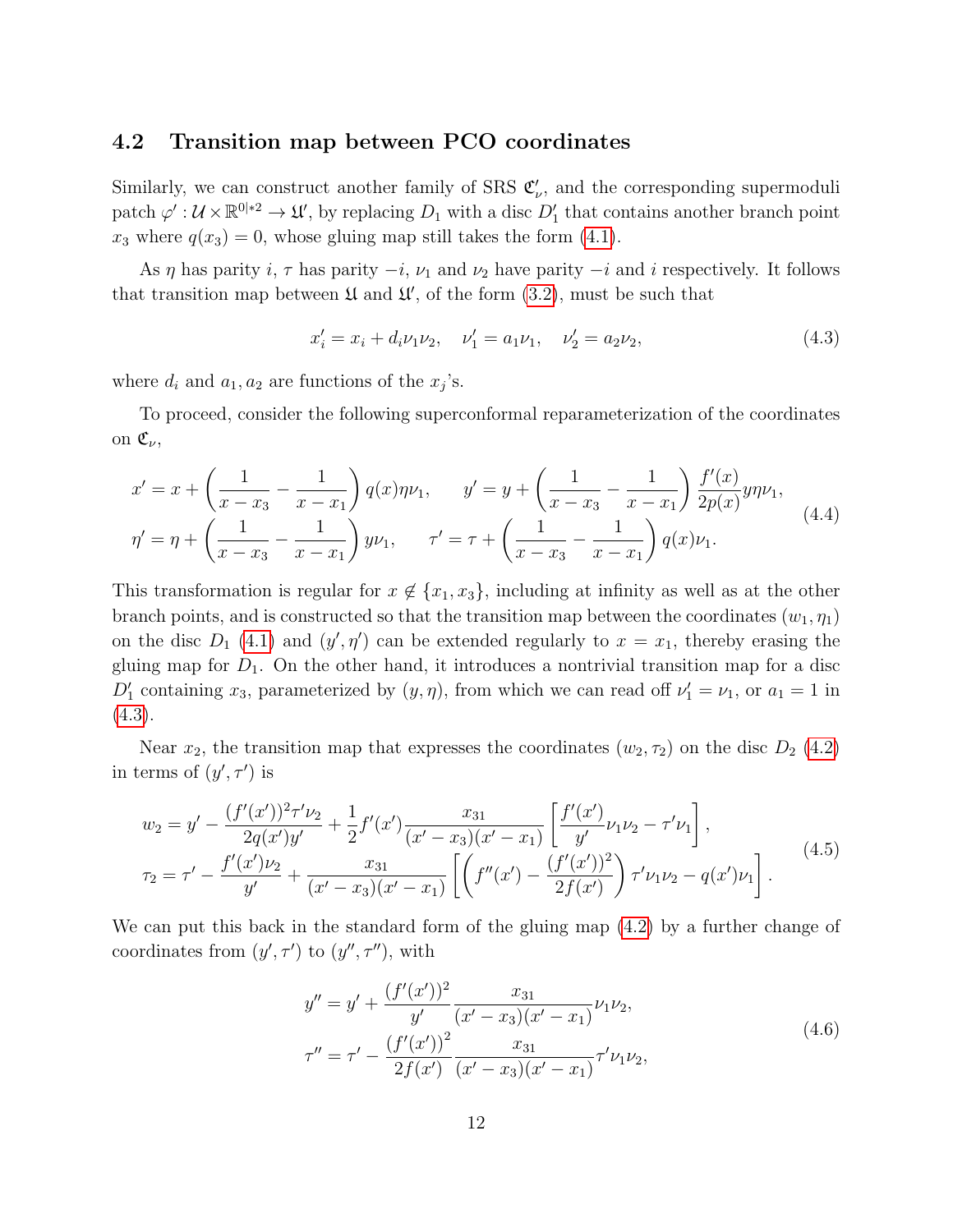as well as a change of coordinates on  $D_2$  from  $(w_2, \tau_2)$  to  $(w''_2, \tau''_2)$  defined by

$$
w_2'' = w_2 + \frac{f'(x')}{2} \frac{x_{31}}{(x'-x_3)(x'-x_1)} \tau' \nu_1,
$$
  
\n
$$
\tau_2'' = \tau_2 + t'(x') \left[ q(x')\nu_1 - f''(x')\tau_2\nu_1\nu_2 \right].
$$
\n(4.7)

We conclude that  $\nu_2' = \nu_2$ , or  $a_2 = 1$  in [\(4.3\)](#page-12-1). Up to regular terms at  $(x', y') = (x_2, 0)$ , the



Figure 3: The top, middle, and bottom diagrams illustrate the unprimed, primed, and double-primed coordinate systems on  $\mathfrak{C}_{\nu}$  in the even spin structure case. The six branch points are marked with crosses, with the three  $q(x) = 0$  branch points grouped together on the left, and the other three  $p(x) = 0$  branch points on the right. Top: the unprimed coordinate system, with  $(w_1, \eta_1)$  and  $(w_2, \eta_2)$  parameterizing the discs containing  $x_1$  and  $x_2$ respectively. Middle: the primed coordinate system, which is regular away from  $x_2$  and  $x_3$ . Bottom: The double-primed coordinate system on an annulus surrounding  $x_2$ , whose transition maps into the disc coordinates  $(w_2'', \eta_2'')$  take the standard form.

transformation between  $y''$  and  $y'$  is of the form  $(2.5)$ , and leads to a shift of of the branch point  $x_2$  to

$$
x_2' = x_2 - 2f'(x_2) \frac{x_{31}}{x_{23}x_{21}} \nu_1 \nu_2.
$$
\n(4.8)

In conclusion, the transition map from  $\mathfrak U$  to  $\mathfrak U'$  takes  $(x_2, \nu_1, \nu_2)$  to

<span id="page-13-0"></span>
$$
(x'_2, \nu'_1, \nu'_2) = \left(x_2 - 2f'(x_2) \frac{x_{31}}{x_{23}x_{21}} \nu_1 \nu_2, \nu_1, \nu_2\right),\tag{4.9}
$$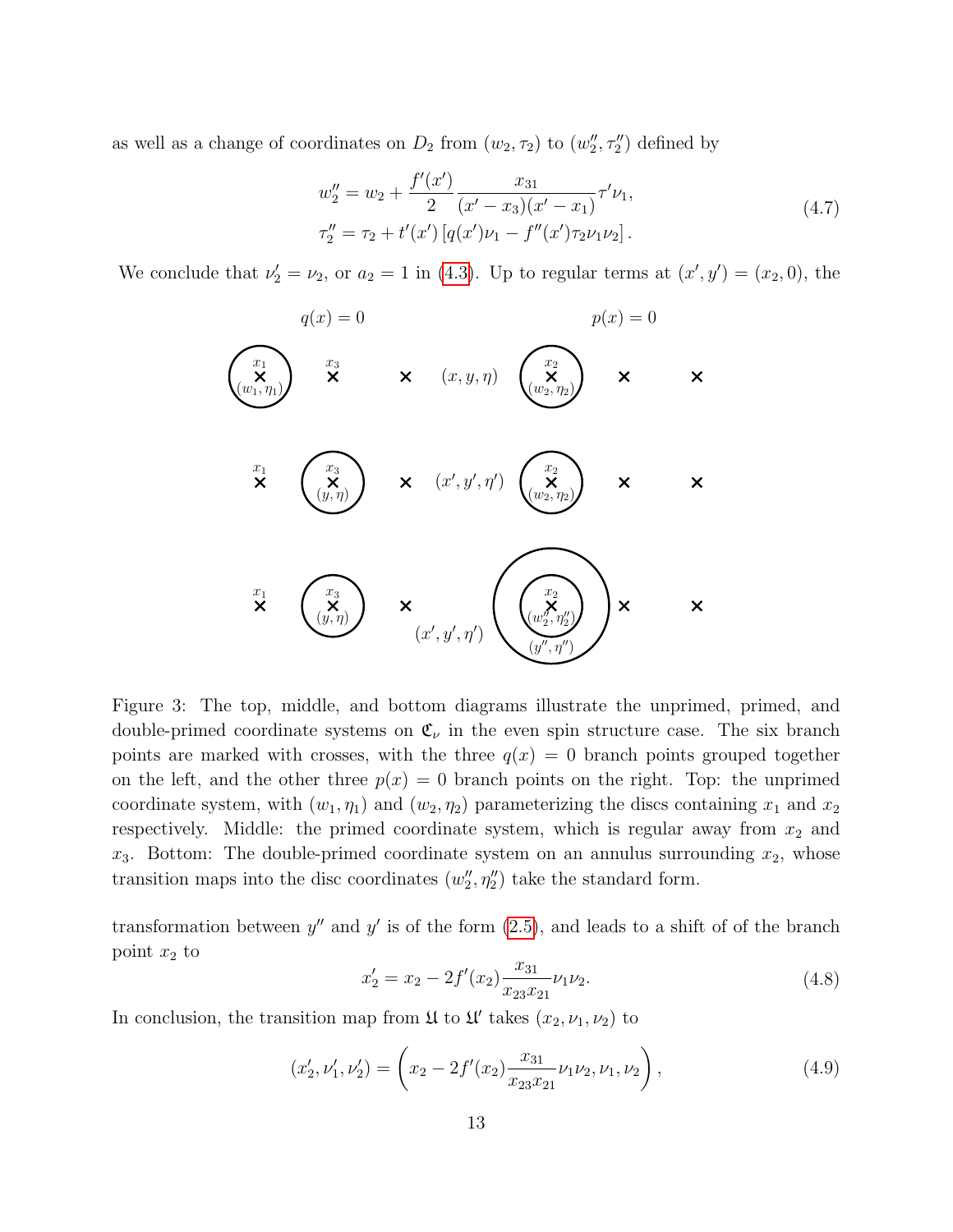while leaving all other branch points  $x_i$  ( $i \neq 2$ ) invariant.

A subtlety arises when moving both PCOs, say from  $x_1, x_2$  to  $x_3, x_4$ , where  $q(x_3)$  =  $p(x_4) = 0$ . Following the above procedure, if we first move one PCO from  $x_1$  to  $x_3$ , and then the other PCO from  $x_2$  to  $x_4$ , the final branch point positions are

<span id="page-14-1"></span>
$$
x_1' = x_1, \quad x_2' = x_2 - 2f'(x_2) \frac{x_{31}}{x_{23}x_{21}} \nu_1 \nu_2, \quad x_3' = x_3 + 2f'(x_3) \frac{x_{42}}{x_{34}x_{32}} \nu_1 \nu_2, \quad x_4' = x_4. \tag{4.10}
$$

If we exchange the order of the two moves, the final branch point positions are

$$
\widetilde{x}_1' = x_1 + 2f'(x_1)\frac{x_{42}}{x_{14}x_{12}}\nu_1\nu_2, \quad \widetilde{x}_2' = x_2, \quad \widetilde{x}_3' = x_3, \quad \widetilde{x}_4' = x_4 - 2f'(x_4)\frac{x_{31}}{x_{43}x_{41}}\nu_1\nu_2.
$$
\n(4.11)

However, the resulting SRS should be independent of the order of the PCO moves. Indeed, the branch points  $x'_i$  appearing in [\(4.10\)](#page-14-1) and  $\tilde{x}'_i$  in (4.10) are related by an infinitesimal<br>DCI(2.6) transformation  $PSL(2, \mathbb{C})$  transformation

$$
\widetilde{x} = x - \frac{2x_{31}x_{42}f(x)}{(x - x_1)(x - x_2)(x - x_3)(x - x_4)}\nu_1\nu_2,\tag{4.12}
$$

which leaves the remaining two branch points  $x_5, x_6$  invariant, as expected.

#### <span id="page-14-0"></span>4.3 The corresponding vertical integral

The vertical integral corresponding to moving the PCO from  $x_1$  to  $x_3$  produces an integrand of the form [\(3.11\)](#page-10-2), or simply [\(3.14\)](#page-11-2), except that the spin structure  $\epsilon$  is even as specified in section [4.2.](#page-12-0) The correlators in question can be obtained from a more general correlator of the  $(\phi, \xi, \eta)$  system of the form

<span id="page-14-2"></span>
$$
\langle \xi(z_1)\xi(z_2)e^{\phi}(u)e^{\phi}\eta(v)\rangle.
$$
\n(4.13)

Here we work in the large Hilbert space and it is necessary to keep track of the dependence on the position of the extra  $\xi$  insertion [\[3\]](#page-25-2).

Using the general formula for the correlators of  $\xi, \eta$  and  $e^{\alpha\phi}$  in terms of theta functions and prime forms  $[4]$ , one deduces that the spurious poles of  $(4.13)$  are the same as those of  $\langle \delta(\beta(z_1))\delta(\beta(u)) \rangle$  and  $\langle \delta(\beta(z_2))\delta(\beta(u)) \rangle$ . There are further OPE poles as  $v \to z_1, z_2, u$ , an OPE zero as  $z_1 \rightarrow z_2$ , and extra "spurious zeros" that occur at the same loci as the spurious poles of  $\langle \delta(\beta(z_1))\delta(\beta(z_2))\delta(\beta(u))\delta(\gamma(v))\rangle$ . In the limit  $u \to v$ , in particular, the spurious poles of [\(4.13\)](#page-14-2) are the same as those of

$$
\frac{\langle \delta(\beta(z_1))\delta(\beta(u)) \rangle \langle \delta(\beta(z_2))\delta(\beta(u)) \rangle}{\langle \delta(\beta(z_1))\delta(\beta(z_2)) \rangle} \tag{4.14}
$$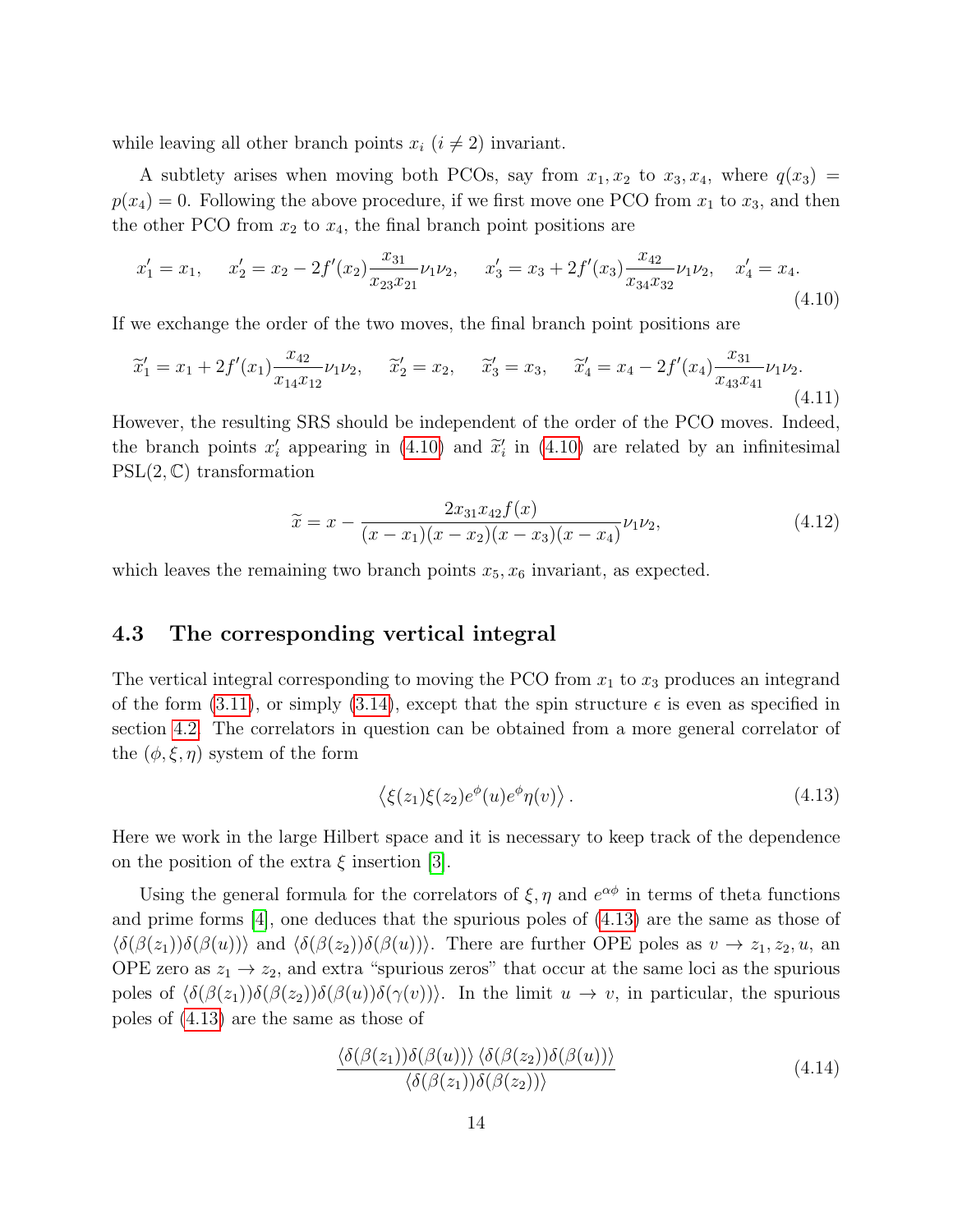Specializing to the hyperelliptic curve  $\Sigma$ , we will be interested in the limit  $u, v \to x_2$ , where  $p(x_2) = 0$ . We will further take  $z_2$  to be another branch point  $x_4$  with  $p(x_4) = 0$ . As seen in section [2.4,](#page-6-0) one of the  $\beta$  zero modes vanishes at the  $p = 0$  branch points, the other vanishes at the  $q = 0$  branch points. It follows that both  $\langle \delta(\beta(x))\delta(\beta(x_2)) \rangle$  and  $\langle \delta(\beta(x))\delta(\beta(x_4)) \rangle$ have simple poles at precisely the roots of  $p(x)$ . Consequently, the following correlators<sup>[3](#page-15-0)</sup>

$$
F(x) = \langle \xi(x)(e^{2\phi}\eta)^{(y)}(x_2)\xi(x_4)\rangle_{\Sigma,\epsilon}^{\beta\gamma},
$$
  
\n
$$
G(x) = \langle \xi(x)(\partial\phi e^{2\phi}\eta)^{(y)}(x_2)\xi(x_4)\rangle_{\Sigma,\epsilon}^{\beta\gamma},
$$
  
\n
$$
H(x) = \langle \xi(x)(e^{2\phi}\partial\eta)^{(y)}(x_2)\xi(x_4)\rangle_{\Sigma,\epsilon}^{\beta\gamma}
$$
\n(4.15)

have no spurious poles in x; their only poles in x are due to the OPE singularity as  $x \to x_2$ . Combining with the single-valuedness in  $x$ , and regularity at infinity,<sup>[4](#page-15-1)</sup> we conclude that

$$
F(x) = G(x) = 0,
$$
  
\n
$$
H(x) = \frac{1}{f'(x_2)(x - x_2)} \left\langle (e^{2\phi})^{(y)}(x_2) \xi(x_4) \right\rangle_{\Sigma, \epsilon}^{\beta \gamma} + H(\infty).
$$
\n(4.16)

We can compare this with

$$
K(x) = \langle \delta(\beta)^{(y)}(x)\delta(\beta)^{(y)}(x_2) \rangle = \frac{(f'(x))^{\frac{3}{2}}}{\sqrt{p(x)q(x_2)(f'(x_2))^3}} \langle (e^{2\phi})^{(y)}(x_2)\xi(x_4) \rangle_{\Sigma,\epsilon}^{\beta\gamma},\tag{4.17}
$$

and deduce

$$
H(x_3) - H(x_1) = \frac{1}{2} (f'(x_2))^2 \frac{x_{13}}{x_{32} x_{12}} \left[ \frac{2p(x_1)}{(f'(x_1))^3} \right]^{\frac{1}{2}} \left[ \frac{2q(x_2)}{(f'(x_2))^3} \right]^{\frac{1}{2}} K(x_1)
$$
  

$$
= \frac{1}{2} (f'(x_2))^2 \frac{x_{13}}{x_{32} x_{12}} \left[ \frac{2p(x_3)}{(f'(x_3))^3} \right]^{\frac{1}{2}} \left[ \frac{2q(x_2)}{(f'(x_2))^3} \right]^{\frac{1}{2}} K(x_3).
$$
 (4.18)

The result of vertical integration thus contributes to the moduli integrand

<span id="page-15-2"></span>
$$
\left\langle e^{B}\left[-2(f'(x_2))^{2}\frac{x_{13}}{x_{32}x_{12}}b(x_2)\right]\left[\frac{2p(x_1)}{(f'(x_1))^3}\right]^{\frac{1}{2}}\delta(2\beta(x_1))^{(y)}\left[\frac{2q(x_2)}{(f'(x_2))^3}\right]^{\frac{1}{2}}\delta(2\beta(x_3))^{(y)}\right\rangle_{\Sigma,\epsilon}.
$$
\n(4.19)

This is precisely the result of integrating out the fermionic parameters  $\nu_1, \nu_2$  over the interpolation between the fibers of  $\pi : \mathfrak{U} \to \mathcal{U}$  and  $\pi' : \mathfrak{U}' \to \mathcal{U}$  related by the bosonic shift [\(4.9\)](#page-13-0), as a special case of the consideration of section 5 of [\[7\]](#page-25-6).

<span id="page-15-0"></span><sup>&</sup>lt;sup>3</sup>The superscript " $(y)$ " indicates that the operator is defined in the conformal frame associated with the y-coordinate, which is regular at the branch point.

<span id="page-15-1"></span><sup>&</sup>lt;sup>4</sup>For instance, the OPE singularity indicates that  $F(x)$  must be proportional to  $\frac{y}{x-x_2}$ , which cannot be regular at infinity unless its coefficient vanishes.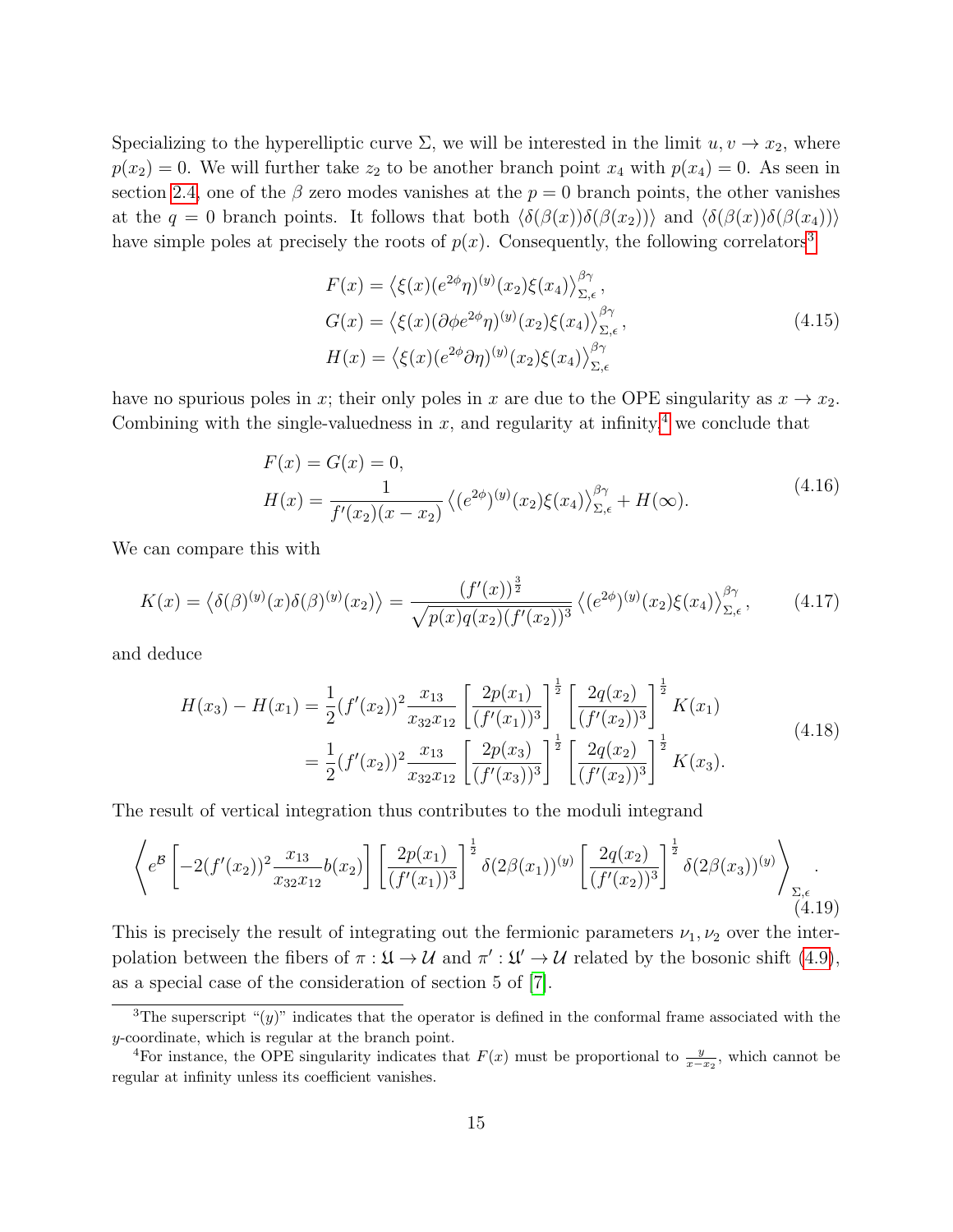## <span id="page-16-0"></span>5 Comparison with period matrix projection

The moduli space  $\mathfrak{M}_{2,e}$  of genus two SRS with even spin structure admits a projection onto its reduced space via the period matrix [\[1,](#page-25-0) [12\]](#page-25-8). The latter gives rise to a natural coordinate system on  $\mathfrak{M}_{2,e}$  in terms of the bosonic moduli and fermionic coordinates parameterizing the fiber of the projection. In this subsection we explain the relation between the period matrix projection and the PCO coordinates.

Recall that the period matrix of an ordinary Riemann surface is defined through the integrals of a basis of holomorphic 1-forms along 1-cycles. On a SRS  $\mathfrak{C}$ , one can consider a weight  $\frac{1}{2}$  integral form J, written in a canonical local coordinate system  $(z, \theta)$  as

<span id="page-16-1"></span>
$$
J = (k(z) + \theta j(z))[\mathrm{d}z] \,\mathrm{d}\theta].\tag{5.1}
$$

On a split SRS  $\mathfrak{C}_0$ ,  $j(z)$  is a weight 1 form and  $k(z)$  a weight  $\frac{1}{2}$  form. In the case of even spin structure, there are no global weight  $\frac{1}{2}$  forms, and [\(5.1\)](#page-16-1) reduces to the weight 1 form j on the underlying ordinary Riemann surface. The period matrix defined by integrals of [\(5.1\)](#page-16-1) along cycles can be extended to a general non-split SRS. In the case of odd spin structure, on the other hand, there is a mode for  $k(z)$  which interferes with the extension of this notion of period matrix to non-split SRSs.

We henceforth focus on the case of a genus two SRS with even spin structure. Consider  $\mathfrak{C}_{\nu}$ constructed by deforming from the split SRS with the gluing maps  $(4.1)$ ,  $(4.2)$ , corresponding to PCOs placed at the branch points  $x_1, x_2$ . In  $(x, \eta)$  coordinates, the integral form J can be written as

<span id="page-16-3"></span>
$$
J = (B + \eta C)[dx|d\eta].
$$
\n(5.2)

It is shown in Appendix [B](#page-22-0) that  $B, C$  are constrained to be of the form

$$
B = -\frac{a(x_1)\nu_1}{x - x_1} - \frac{a(x_2)\nu_2}{x - x_2}\alpha^{-1},
$$
  
\n
$$
C = y^{-1}a(x) + y^{-1} \left[ -\frac{f'(x_1)a(x_2)}{2x_{12}(x - x_1)} - \frac{f'(x_2)a(x_1)}{2x_{12}(x - x_2)} + \tilde{c}(x) \right] \nu_1 \nu_2,
$$
\n(5.3)

where  $a(x)$  and  $\tilde{c}(x)$  are linear polynomials in x.

The fiber of the period matrix projection over  $\Sigma$ , specified by the branch point locations  $x_i$ , consists of SRSs of the form

<span id="page-16-2"></span>
$$
\varphi(x_i + s_i(x_j)\nu_1\nu_2, \nu_1, \nu_2), \tag{5.4}
$$

where  $\varphi: \mathcal{U} \times \mathbb{R}^{0|*2} \to \mathfrak{U}$  is the coordinate map of the supermoduli space defined in section [4.](#page-11-0) The deformation of the branch point locations  $\delta x_i = s_i \nu_1 \nu_2$  is such that we can find a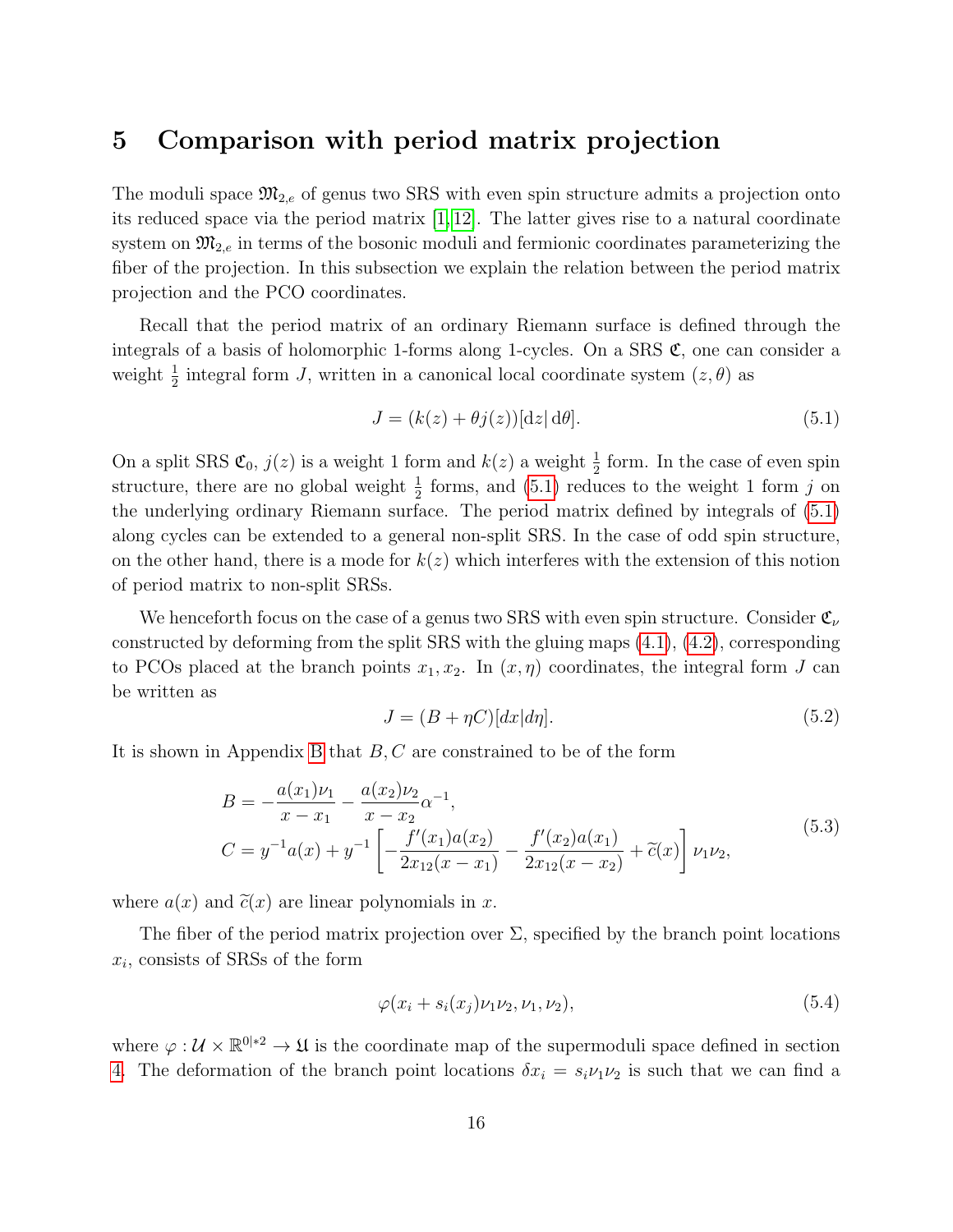corresponding deformed weight  $\frac{1}{2}$  form  $J + \delta J$ , whose periods are independent of  $\nu_1, \nu_2$ . The calculation of Appendix [B](#page-22-0) gives

<span id="page-17-3"></span>
$$
s_1 = \frac{f'(x_1)}{x_{12}} - A(x_1),
$$
  
\n
$$
s_2 = \frac{f'(x_2)}{x_{12}} - A(x_2),
$$
  
\n
$$
s_i = -A(x_i), \quad i = 3, 4, 5, 6,
$$
\n(5.5)

where  $A(x)$  is a degree 3 polynomial whose leading coefficient is fixed to be  $A^{(3)} = f^{(6)}x_{12}$ . Similarly to the discussion in section [4.2,](#page-12-0) the shift due to the quadratic part of  $A(x)$  can be undone by an infinitesimal  $PSL(2, \mathbb{C})$  transformation.

Alternatively, we can represent the fiber [\(5.4\)](#page-16-2) of the period matrix projection in terms of the coordinate map  $\varphi'$ , defined with one PCO moved from  $x_1$  to  $x_3$  as in section [4,](#page-11-0) as

<span id="page-17-1"></span>
$$
\varphi'(x_i + \widetilde{s}_i(x_j)\nu_1\nu_2, \nu_1, \nu_2), \qquad (5.6)
$$

where

$$
\widetilde{s}_3 = \frac{f'(x_3)}{x_{32}} - \widetilde{A}(x_3), \n\widetilde{s}_2 = \frac{f'(x_2)}{x_{32}} - \widetilde{A}(x_2), \n\widetilde{s}_i = -\widetilde{A}(x_i), \quad i = 1, 4, 5, 6,
$$
\n(5.7)

and  $A(x)$  is a degree 3 polynomial with  $A^{(3)} = f^{(6)}x_{32}$ . Comparing [\(5.4\)](#page-16-2) with [\(5.6\)](#page-17-1), we see that the transition map  $\varphi^{-1} \circ \varphi$  takes  $(x_i, \nu_1, \nu_2)$  to  $(x_i + \delta x_i, \nu_1, \nu_2)$ , with

<span id="page-17-2"></span>
$$
\delta x_i = (\tilde{s}_i(x_j) - s_i(x_j))\nu_1\nu_2.
$$
\n(5.8)

In particular, if we choose the quadratic terms of  $\widetilde{A}(x)$  to be such that

$$
\widetilde{A}(x) = A(x) + \frac{f(x)x_{31}}{(x - x_1)(x - x_2)(x - x_3)},
$$
\n(5.9)

the only non-vanishing shift in [\(5.8\)](#page-17-2) is  $\delta x_2 = -2f'(x_2) \frac{x_{31}}{x_{12}x_1}$  $\frac{x_{31}}{x_{12}x_{32}}$ , in agreement with  $(4.9)$ .

## <span id="page-17-0"></span>6 Discussions

Let us summarize the results of this paper. We explicitly parameterized the supermoduli space  $\mathfrak{M}_{2,\epsilon}$  of a genus two SRS  $\mathfrak{C}$ , with either odd or even spin structure  $\epsilon$ , by identifying the fermionic moduli  $\nu_1, \nu_2$  with deformation parameters of gluing maps for a pair of discs cut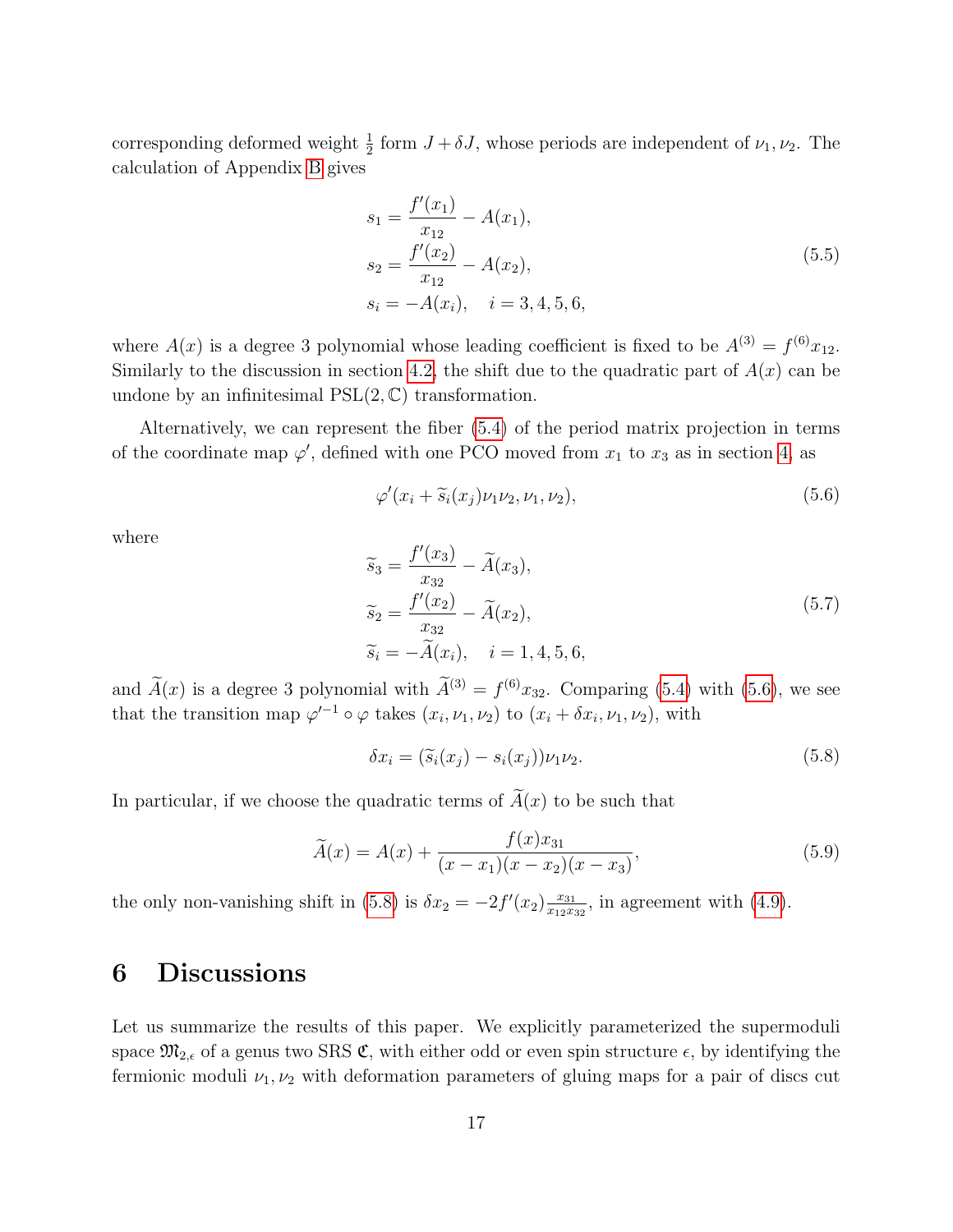out around a pair of branch points  $x_1, x_2$  of the underlying hyperelliptic curve  $\Sigma$ . Spurious singularities are avoided provided that  $x_1, x_2$  are branch points of the appropriate types specified by the spin structure. The resulting super coordinates on  $\mathfrak{M}_{\epsilon}$ , which we refer to as "PCO coordinates", is closely related to the insertion of a pair of PCOs at the branch points in the PCO formalism. Said equivalently, the PCO coordinates specifies a projection  $\pi$  from a supermoduli chart  $\mathfrak{U}$  of  $\mathfrak{M}_{2,\epsilon}$  to its reduced space  $\mathcal{U}, \pi : \mathfrak{U} \to \mathcal{U}$ , whose fiber is parameterized by the fermionic coordinates  $(\nu_1, \nu_2)$ .

Crucially, the super chart  $\mathfrak U$  and the projection  $\pi$  depend on the choice of branch points  $x_1, x_2$ , We shall emphasize this dependence with the notations  $\mathfrak{U}_{x_1,x_2}$  and  $\pi_{x_1,x_2}$ . Changing  $x_1$ , for instance, to another branch point  $x_3$  of the same (admissible) type, results in a different chart  $\mathfrak{U}_{x_3,x_2}$  along with its projection  $\pi_{x_3,x_2}$ . We have explicitly computed the transition map between the two sets of super coordinates on the overlap  $\mathfrak{U}_{x_1,x_2} \cap \mathfrak{U}_{x_3,x_2}$ , given by [\(3.10\)](#page-10-1) in the case of odd spin structure, and [\(4.9\)](#page-13-0) in the case of even spin structure.

The results for the transition maps indicate that the (fermionic) fibers of  $\pi_{x_1,x_2}$  and  $\pi_{x_3,x_2}$ in fact coincide in the odd spin structure case, but differ in the even spin structure case. In the context of genus two superstring vacuum amplitudes, the supermoduli integration can be performed by integrating out the fermionic fibers of the projections defined over a set of cells of the reduced space, while making up for the mismatch between the fibers of adjacent cells by a set of interpolation integrals. The latter was shown in [\[7\]](#page-25-6) to reproduce the vertical integration prescription [\[5,](#page-25-4) [6\]](#page-25-5) in the PCO formalism. Here we see explicitly that, as the PCO configuration is changed from  $\{x_1, x_2\}$  to  $\{x_3, x_2\}$ , the corresponding vertical integral vanishes in the odd spin structure case, and is nontrivial in the even spin structure case. The latter produces a correction to the bosonic moduli integrand [\(4.19\)](#page-15-2) that is precisely equivalent to the interpolation integral between the fibers of  $\pi_{x_1,x_2}$  and  $\pi_{x_3,x_2}$ .

In the even spin structure case, there is a global projection of the supermoduli space defined by the period matrix, which results in a super coordinate system that is different from the PCO coordinates. The explicit transition map between the period matrix coordinates and the PCO coordinates is determined in [\(5.4\)](#page-16-2) with [\(5.5\)](#page-17-3).

While the exercise performed in this paper primarily serves to illustrate the general con-struction of [\[7\]](#page-25-6), it reveals a number of interesting features of the supermoduli space  $\mathfrak{M}_2$  that may be useful for explicit computations of superstring amplitudes, with arbitrary worldsheet matter SCFT and any types of GSO projection. For instance, the explicit construction of non-singular PCO coordinates based on the branch points and the corresponding vertical integrals is applicable for the evaluation of genus two free energy of the 2D type 0 string theory at finite temperature, that would serve as a highly nontrivial test of the conjectured duality with the matrix quantum mechanics [\[19](#page-26-1)[–22\]](#page-26-2). It is also straightforward to generalize the analysis in this paper to include NS punctures, which may provide a convenient setup for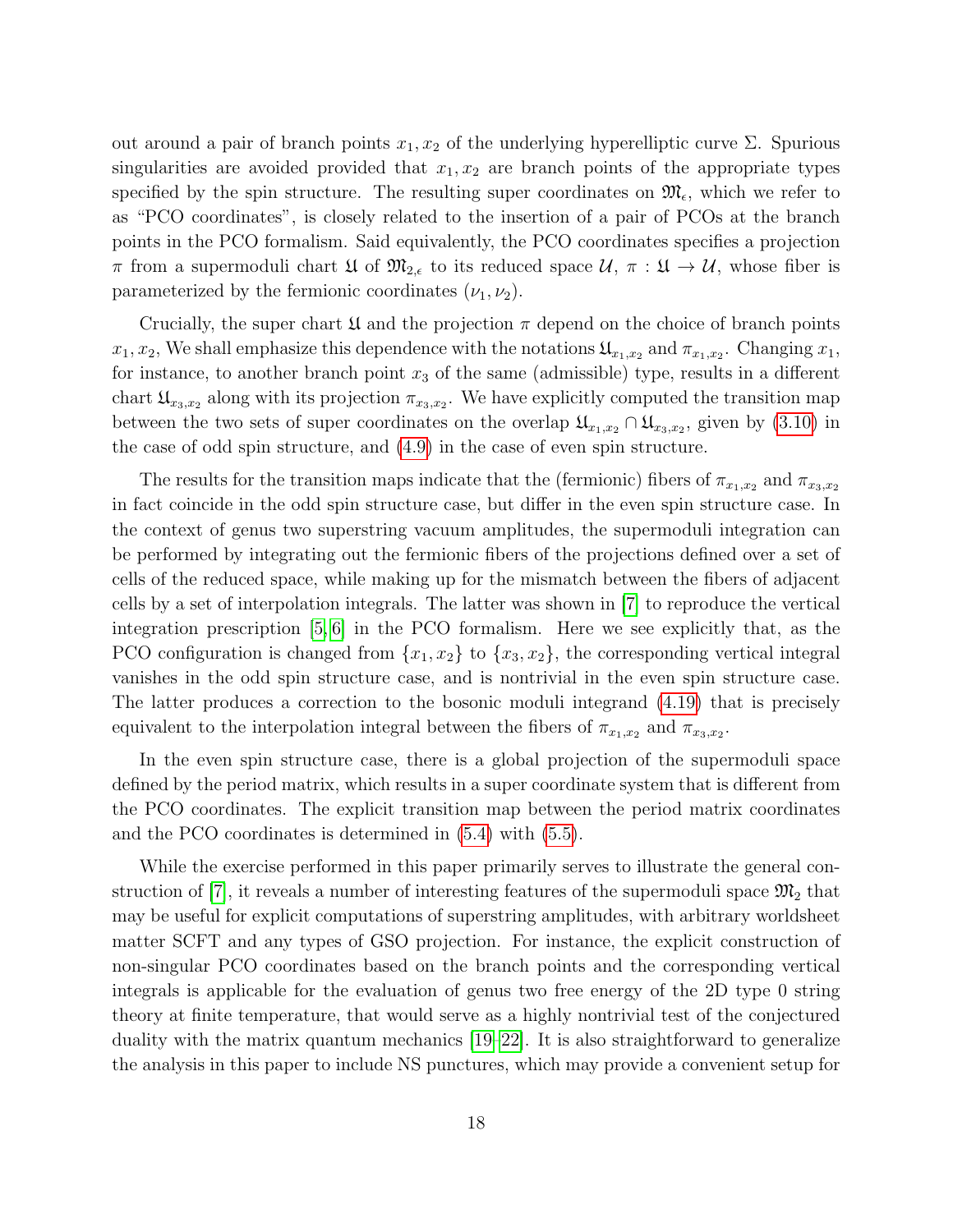computing n-point genus two superstring amplitudes for both odd and even spin structures (see [\[16](#page-25-9)[–18\]](#page-26-0) for recent progress on the subject).

### Acknowledgements

This work is supported in part by a Simons Investigator Award from the Simons Foundation, by the Simons Collaboration Grant on the Non-Perturbative Bootstrap, and by DOE grant DE-SC0007870.

# <span id="page-19-0"></span>A Details of coordinate transformations on the SRS with odd spin structure

In this appendix we give further details of the superconformal coordinate transformation that identifies the SRS  $\mathfrak{C}_{\nu}$  and  $\mathfrak{C}'_{\nu'}$  of section [3.2.](#page-8-0)

The original coordinates on  $\mathfrak{C}_{\nu}$  consist of (two out of) the four variables  $x, y, \eta, \tau$  subject to the conditions [\(2.1\)](#page-3-4) and [\(2.8\)](#page-4-3). The fermionic derivatives  $D_{\eta}$  and  $D_{\tau}$  that define the super-Riemann structure satisfy

<span id="page-19-2"></span>
$$
D_{\eta}\eta = 1, \qquad D_{\eta}x = \alpha\eta, \qquad D_{\eta}y = \frac{f'(x)}{2p(x)}\eta,
$$
  
\n
$$
D_{\tau}\tau = 1, \qquad D_{\tau}x = \alpha^{-1}\tau, \qquad D_{\tau}y = \frac{f'(x)}{2q(x)}\tau,
$$
  
\n
$$
D_{\tau} = \alpha^{-1}D_{\eta}.
$$
\n(A.1)

These coordinates are regular everywhere except near the branch points  $x_1$  and  $x_2$ , where the disc coordinates

<span id="page-19-1"></span>
$$
(w_a, \eta_a) = \left( y - \frac{f'(x)}{2p(x)} \nu_a, \eta - \frac{f'(x)}{y} \nu_a \right)
$$
 (A.2)

respectively for  $a = 1, 2$ , are regular instead. The fermionic derivatives  $D_{\eta_a}$  on the discs satisfy

$$
D_{\eta_a} \eta_a = 1, \qquad D_{\eta_a} w_a = \frac{f'(x)}{2p(x)} \eta_a,
$$
  

$$
D_{\eta_a} = \left(1 + \frac{y}{p(x)} \partial_x \left(\frac{f'(x)}{y}\right) \eta \nu_a\right) D_{\eta}.
$$
 (A.3)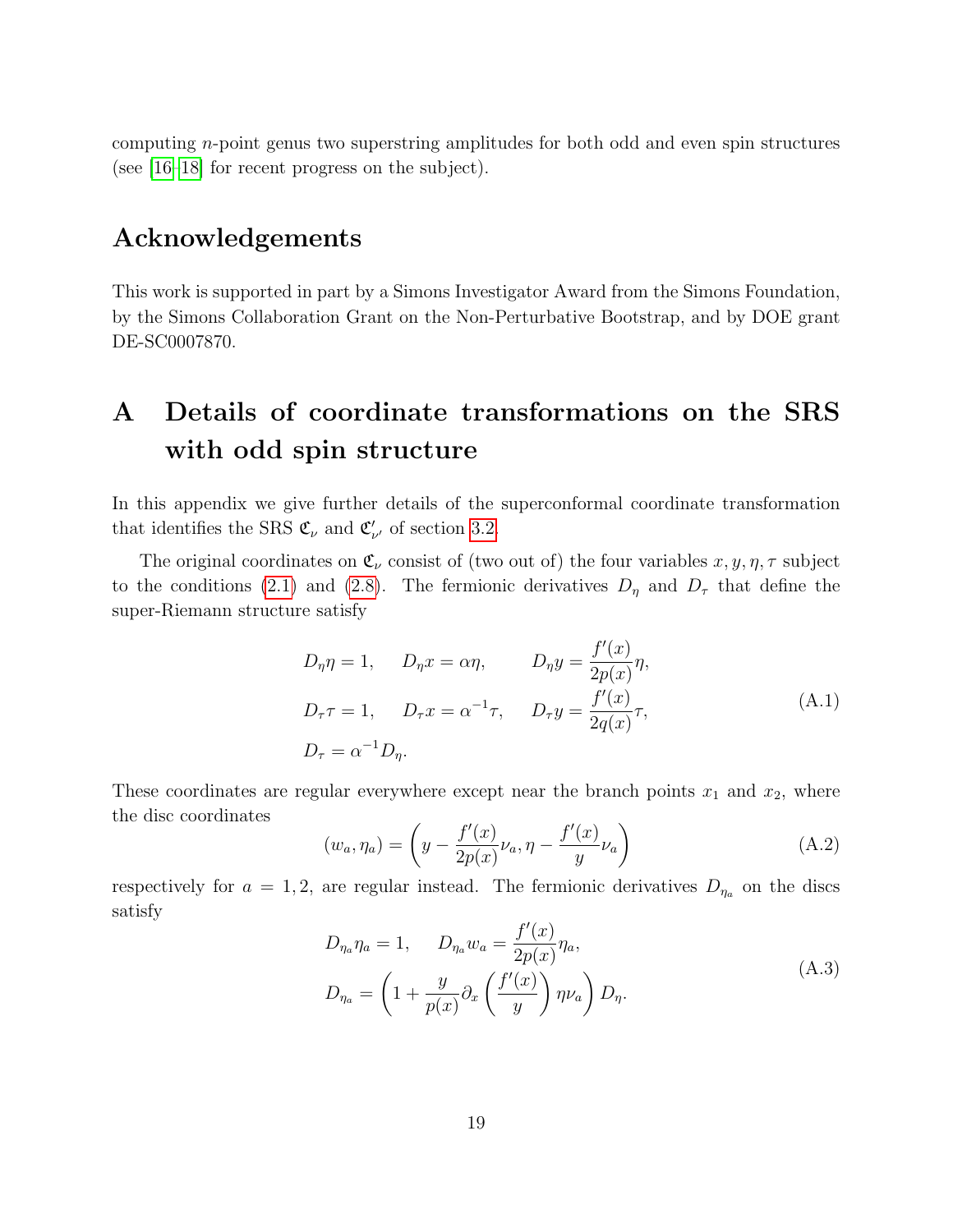Inverting [\(A.2\)](#page-19-1), we can write

$$
y = w_a + \frac{(f'(x_a))^2}{2p(x_a)} \frac{1}{w_a} \eta_a \nu_a + \mathcal{O}(w_a \eta_a \nu_a)
$$
  

$$
\eta = \eta_a + \frac{f'(x_a)}{w_a} \nu_a + \mathcal{O}(w_a \nu_a).
$$
 (A.4)

Note that x is regular at  $w_a = 0$ ,

$$
x = x_a + \frac{f'(x_a)}{2p(x_a)}\eta \nu_a + \mathcal{O}(w_a^2).
$$
 (A.5)

Next, we introduce the primed coordinates as in [\(3.3\)](#page-8-2). They satisfy relations identical to those of in [\(2.1\)](#page-3-4), [\(2.8\)](#page-4-3), [\(A.1\)](#page-19-2), with the unprimed variables replaced by the primed variables. For instance, the fermionic derivative  $D_{\eta}$  is replaced by  $D_{\eta'}$ , related by

$$
D_{\eta'} = \left(1 + \partial_x \left(h(x)y\right) \frac{y}{p(x)} \eta \nu_1\right) D_{\eta},\tag{A.6}
$$

where  $h(x)$  is given in [\(3.4\)](#page-8-3). The primed coordinates are regular everywhere except at the branch points  $x_2$  and  $x_3$ . Note that regularity at  $x_1$  comes from cancelation of poles. Near  $x_3$ , the singular part of the transformation between  $(y, \eta)$  viewed as coordinates on the disc  $D'_1$  containing  $x_3$ , and  $(y', \eta')$  as coordinates outside of  $D'_1$ , is

$$
y' = y + \frac{(f'(x_3))^2}{2p(x_3)} \frac{1}{y} \eta \nu'_1 + \mathcal{O}(y\eta \nu_1),
$$
  

$$
\eta' = \eta + \frac{f'(x_3)}{y} \eta'_1 + \mathcal{O}(y\eta_1),
$$
 (A.7)

where  $\nu'_{1}$  is defined in [\(3.6\)](#page-8-4). This is the same form as that associated with a PCO insertion. At  $x_2$ , the singular part of the relevant coordinate transformation is

$$
y' = w_2 + \frac{(f'(x_2))^2}{2p(x_2)} \frac{1}{w_2} \eta_2 \nu_2' + \frac{(f'(x_2))^3}{2p(x_2)} h^{(-1)}(x_2) \frac{1}{w_2^2} \nu_1 \nu_2 + \mathcal{O}(\nu_1 \nu_2, w_2 \eta_2 \nu_1, w_2 \eta_2 \nu_2),
$$
  
\n
$$
\eta' = \eta_2 + \frac{f'(x_2)}{w_2} \nu_2' + \frac{w_2}{2p(u_2)} f'(u_2) h'(u_2) \eta_2 \nu_1 \nu_2 + \mathcal{O}(w_2 \nu_1, w_2 \nu_2),
$$
\n(A.8)

where  $\nu'_{2}$  is as in [\(3.8\)](#page-9-1), and  $u_{2}$  is the analog of the x-coordinate on the disc, related to  $w_{2}$  by  $w_2^2 = f(u_2)$ . This matches [\(A.2\)](#page-19-1) up to regular terms and terms proportional to  $\nu_1 \nu_2$ . To put this in the standard form of the disc gluing map associated with a PCO insertion, we need to perform a further bosonic coordinate redefinition

$$
x'' = x' + r(x')y'\nu_1\nu_2,
$$
  
\n
$$
y'' = y' + \frac{1}{2}f'(x')r(x')\nu_1\nu_2,
$$
\n(A.9)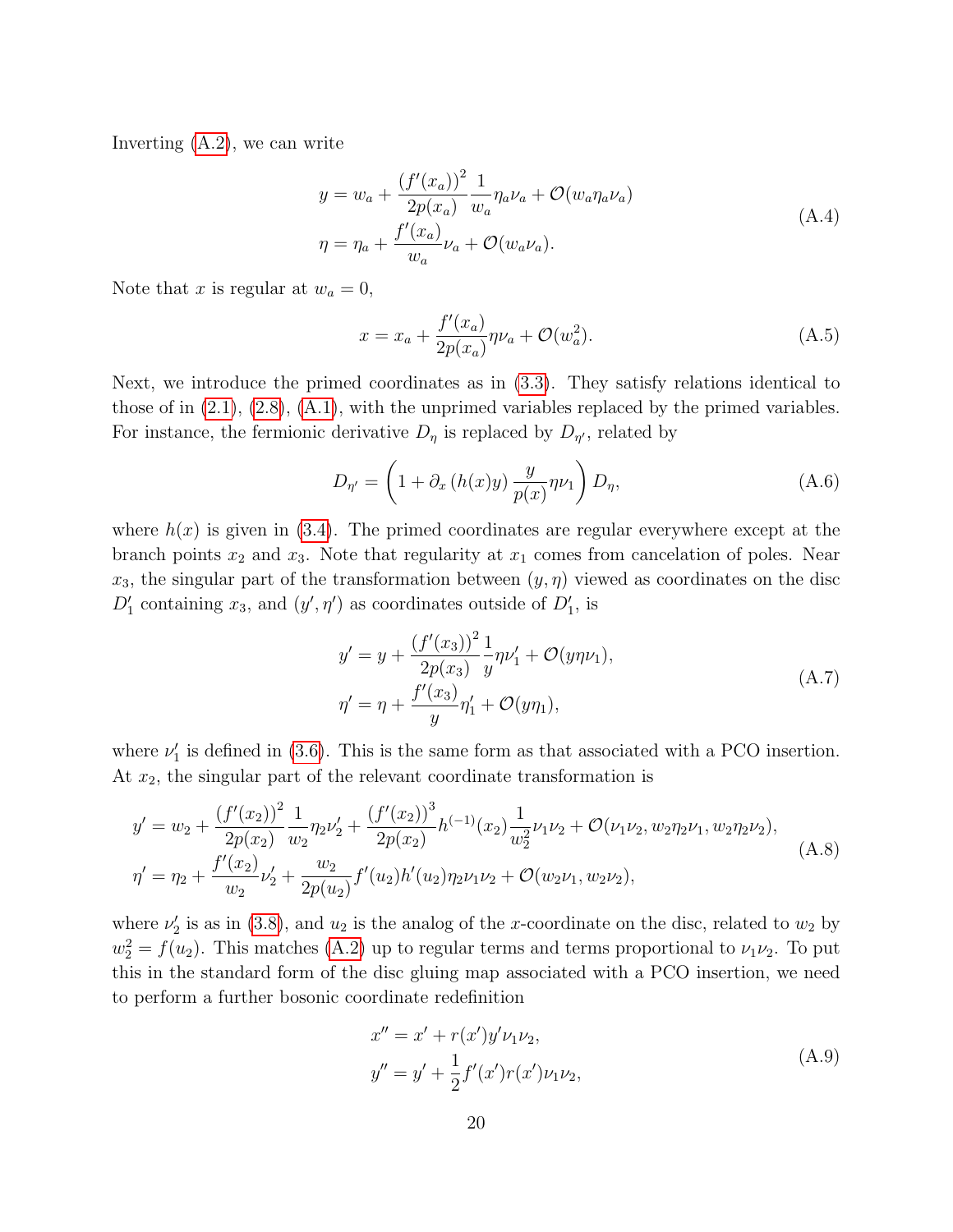where

$$
r(x) = -\frac{f'(x_2)}{p(x_2)}h^{(-1)}(x_2)\frac{1}{x - x_2} = q'(x_2)\frac{x_{13}}{x_{23}}\frac{1}{x - x_2}.
$$
 (A.10)

Note that  $D_{\eta'}$  acts on  $x''$  as

$$
D_{\eta'}x'' = \frac{y''}{p(x'')} \left(1 + \frac{y''}{p(x'')} \partial_{x''} \left(r(x'')p(x'')\right) \nu_1 \nu_2\right) \eta'.
$$
 (A.11)

Now introducing the double-primed fermionic coordinates and the fermionic derivative

$$
\eta'' = \left(1 + \frac{y''}{2p(x'')} \partial_{x''} (r(x'')p(x'')) \nu_1 \nu_2\right) \eta',
$$
  
\n
$$
\tau'' = \left(1 + \frac{y''}{2q(x'')} \partial_{x''} (r(x'')q(x'')) \nu_1 \nu_2\right) \tau',
$$
  
\n
$$
D_{\eta''} = \left(1 - \frac{y''}{2p(x'')} \partial_{x''} (r(x'')p(x'')) \nu_1 \nu_2\right) D_{\eta'},
$$
\n(A.12)

we find that  $(x'', y'', \eta'', \tau'')$  satisfy relations identical to  $(2.1)$ ,  $(2.8)$ , and  $(A.1)$ , where all variables are replaced with their double-primed counterparts.

The double-primed coordinates are still regular away from  $x_2$  and  $x_3$ . The singularity of these coordinates at  $x_3$  remains the same as that of the single-primed coordinates. At  $x_2$ , on the other hand, the singularity of the double-primed coordinates is given by

<span id="page-21-0"></span>
$$
y'' = w_2 + \frac{f'(x_2)}{2p(x_2)} \frac{1}{w_2} \eta_2 \nu'_2 + \mathcal{O}(\nu_1 \nu_2, w_2 \eta_2 \nu_1, w_2 \eta_2 \nu_2),
$$
  

$$
\eta'' = \eta_2 + \frac{f'(x_2)}{w_2} \nu'_2 + \frac{w_2}{2p(u_2)} \left( f'(u_2)h'(u_2) + \partial_{u_2} \left( r(u_2)p(u_2) \right) \right) \eta_2 \nu_1 \nu_2 + \mathcal{O}(w_2 \nu_1, w_2 \nu_2).
$$
\n(A.13)

where  $\nu_2'$  is given by [\(3.8\)](#page-9-1), and  $u_2$  obeys  $w_2^2 = f(u_2)$ . One can verify that [\(A.13\)](#page-21-0) can be put in the standard form [\(A.2\)](#page-19-1) by a regular redefinition of the coordinates  $(w_2, \eta_2)$  on the disc  $D_2$ <sup>[5](#page-21-1)</sup> In conclusion, the map

$$
x'' = x - \frac{q(x)}{2} \eta h(x) \nu_1 + r(x) y \nu_1 \nu_2,
$$
  
\n
$$
y'' = y - \frac{f'(x)}{2p(x)} \eta h(x) y \nu_1 + \frac{1}{2} f'(x) r(x) \nu_1 \nu_2,
$$
  
\n
$$
\eta'' = \eta - h(x) y \nu_1 + \frac{1}{2} \frac{y}{p(x)} \partial_x (r(x) p(x)) \eta \nu_1 \nu_2,
$$
  
\n
$$
\tau'' = \frac{y''}{p(x'')} \eta''
$$
\n(A.14)

together with its extension to the discs gives the desired isomorphism between  $\mathfrak{C}_{\nu}$  and  $\mathfrak{C}'_{\nu'}$ .

<span id="page-21-1"></span><sup>&</sup>lt;sup>5</sup>Note in particular that the term proportional to  $h'(u_2)$  in the second line of [\(A.13\)](#page-21-0), which is singular at the center of the disc, can be absorbed by a redefinition of  $w_2$  that is regular on the disc.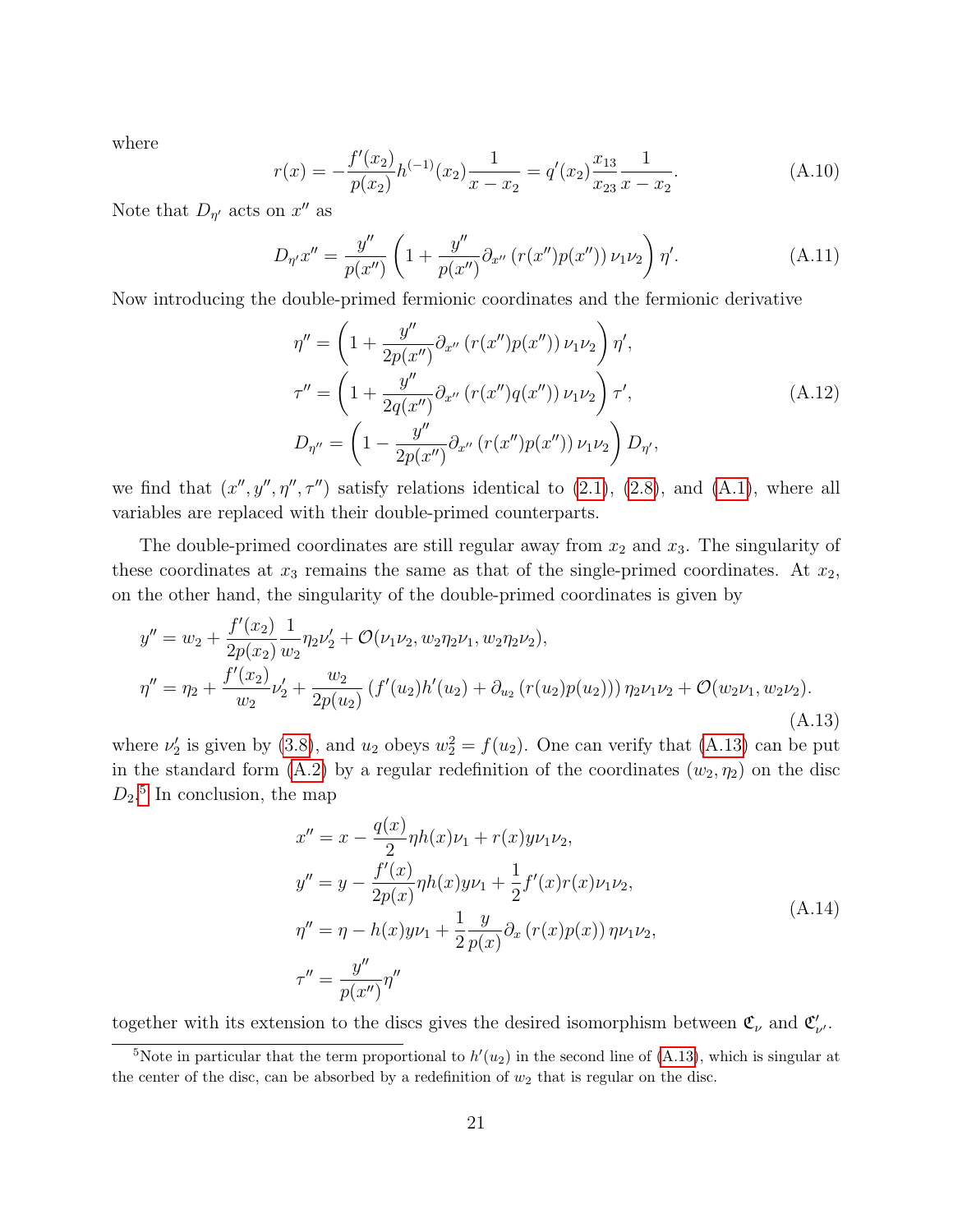### <span id="page-22-0"></span>B Calculating the fiber of the period matrix projection

We would like to identify a SRS  $\mathfrak{C}_{\nu}$  defined via [\(4.1\)](#page-11-4) and [\(4.2\)](#page-11-3), that has the same period matrix as a split SRS  $\mathfrak{C}'$ . The integral form  $J(5.2)$  $J(5.2)$  on  $\mathfrak{C}_{\nu}$  is constrained by parity to be of the form

<span id="page-22-1"></span>
$$
J = (\nu_1 b_1(x) + \nu_2 \alpha^{-1} b_2(x) + \eta y^{-1} (a(x) + c(x)\nu_1 \nu_2)) [\mathrm{d}x] \, \mathrm{d}\eta]. \tag{B.1}
$$

Regularity demands that  $a(x)$  is linear in x. At infinity,  $b_1(x)$  and  $b_2(x)$  must decay as  $x^{-1}$ , whereas c must grow at most linearly in x. Near the branch point  $x_1$ , we pass to the coordinates  $(w_1, \eta_1)$  [\(4.1\)](#page-11-4), with (using the Berezinian formula [\(2.15\)](#page-6-3))

<span id="page-22-2"></span>
$$
[\mathrm{d}w_1|\,\mathrm{d}\eta_1] = \left(1 - \eta \partial_y \left(\frac{(f'(x))^2}{2p(x)y}\right) \nu_1\right) [\mathrm{d}y|\,\mathrm{d}\eta],\tag{B.2}
$$

and

$$
\eta_1[\mathrm{d}w_1|\,\mathrm{d}\eta_1] = \left(\eta - \frac{f'(x)\nu_1}{y}\right)[\mathrm{d}y|\,\mathrm{d}\eta] = \frac{f'(x)}{2}\left(-\frac{f'(x)}{f(x)}\nu_1 + \frac{\eta}{y}\right)[\mathrm{d}x|\,\mathrm{d}\eta].\tag{B.3}
$$

The regularity of [\(B.1\)](#page-22-1) at  $x_1$  thus requires  $b_1(x)$  to have a pole at  $x_1$  with residue  $b_1^{(-1)}$  $1^{(-1)}(x_1) =$  $-a(x_1)$ . Near  $x_2$ , a similar analysis with  $\eta$  and  $\tau$  flipped gives  $b_2^{(-1)}$  $a_2^{(-1)}(x_2) = -a(x_2)$ . Thus,  $b_1, b_2$  are constrained to be

<span id="page-22-3"></span>
$$
b_1(x) = -\frac{a(x_1)}{x - x_1}, \quad b_2(x) = -\frac{a(x_2)}{x - x_2}.
$$
 (B.4)

The non-vanishing of  $b_2(x)$  at  $x_1$ , however, introduces a singularity that must be cancelled by a pole of  $c(x)$  at  $x_1$ . Indeed, it follows from [\(B.2\)](#page-22-2) that

$$
\nu_2[\mathrm{d}w_1|\mathrm{d}\eta_1] \sim \frac{f'(x)}{2p(x)} \left( \alpha^{-1}\nu_2 + \frac{f'(x)}{2y} \frac{\eta \nu_1 \nu_2}{x - x_1} \right) [\mathrm{d}x|\mathrm{d}\eta] \tag{B.5}
$$

near x<sub>1</sub>. Comparing with [\(B.1\)](#page-22-1), we find the residue of  $c(x)$  at  $x_1, c^{(-1)}(x_1) = \frac{f'(x_1)}{2}$  $rac{x_1}{2}b_2(x_1).$ A similar analysis near  $x_2$  gives  $c^{(-1)}(x_2) = -\frac{f'(x_2)}{2}$  $\frac{x_2}{2}b_1(x_2)$ . Combining with [\(B.4\)](#page-22-3), and the behavior at infinity, we conclude that

$$
c(x) = -\frac{f'(x_1)a(x_2)}{2x_{12}(x - x_1)} - \frac{f'(x_2)a(x_1)}{2x_{12}(x - x_2)} + \tilde{c}(x),
$$
 (B.6)

where  $\tilde{c}(x)$  is a linear polynomial.

Let us turn to the split SRS  $\mathfrak{C}'$ , parameterized by the supercoordinates  $(x', \eta')$ , whose underlying hyperelliptic curve is

$$
y'^2 = \tilde{f}(x') = \tilde{p}(x')\tilde{q}(x'),\tag{B.7}
$$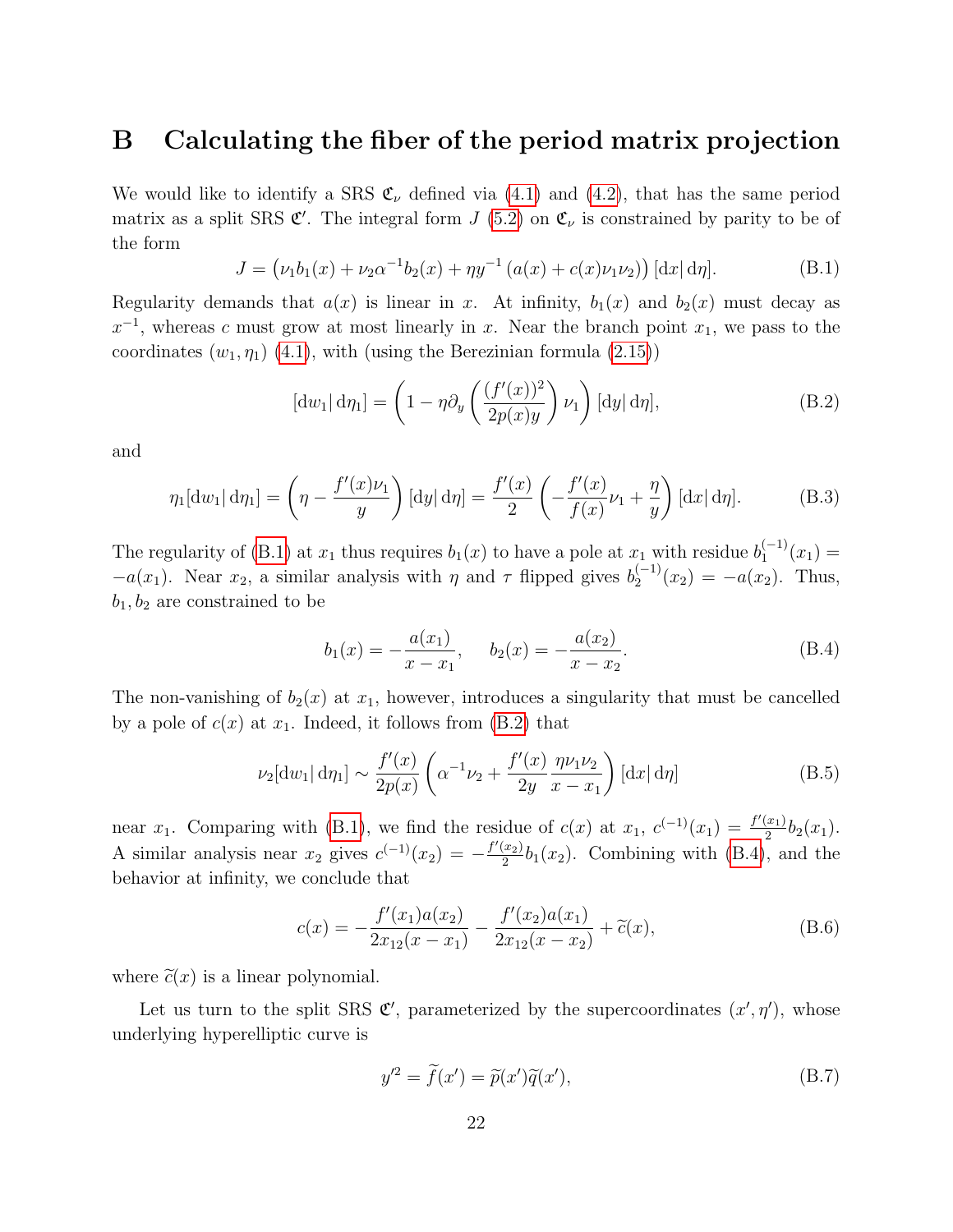with fermionic derivative

$$
D_{\eta'} = \partial_{\eta'} + \frac{\tilde{f}'(x')}{2\tilde{p}(x)} \eta' \partial_{y'}.
$$
\n(B.8)

The fermionic coordinate  $\tau'$  is related by the transition map  $\tau' = (\tilde{p}(x'))^{-1}y'\eta'$ . We will assume that  $\tilde{f}$  is related to f by the infinitesimal shift

$$
\widetilde{f}(x') = f(x') - m(x')\nu_1\nu_2 = (p(x') + n(x')\nu_1\nu_2)(q(x') + t(x')\nu_1\nu_2). \tag{B.9}
$$

Now suppose that there is an integral form  $J'$  on  $\mathfrak{C}',$ 

<span id="page-23-1"></span>
$$
J' = \eta' y'^{-1} \widetilde{a}(x') [\mathrm{d}x' | \mathrm{d}\eta'], \tag{B.10}
$$

where  $\tilde{a}(x')$  is linear in x', that has the same periods as those of J on  $\mathfrak{C}_{\nu}$ . We would like to determine  $w(x')$  and the valation between  $\tilde{\chi}(x')$  and  $s(x)$ determine  $m(x')$ , and the relation between  $\tilde{a}(x')$  and  $a(x)$ .

To calculate the periods of  $J'$ , it will be convenient to define unprimed coordinates  $x, y, \eta, \tau$ , related by

<span id="page-23-0"></span>
$$
x' = x, \t y' = y - \frac{m(x)}{2y} \nu_1 \nu_2,
$$
  

$$
\eta' = \left[1 + \frac{1}{4} \left(\frac{n(x)}{p(x)} - \frac{t(x)}{q(x)}\right) \nu_1 \nu_2\right] \eta, \t \tau' = \left[1 - \frac{1}{4} \left(\frac{n(x)}{p(x)} - \frac{t(x)}{q(x)}\right) \nu_1 \nu_2\right] \tau,
$$
 (B.11)

that obey  $y^2 = f(x)$  and  $\tau = (p(x))^{-1}y\eta$ . The fermionic derivative in the unprimed coordinates is  $D_{\eta} = \partial_{\eta} + \frac{f'(x)}{2n(x)}$  $\frac{f'(x)}{2p(x)}\eta\partial_y$ . Note that the coordinate transformation [\(B.11\)](#page-23-0) is (necessarily) singular at the branch points and at infinity, but this will not affect the calculation of periods which can be defined by integration along paths that avoid the singular points. In the unprimed coordinates, [\(B.10\)](#page-23-1) is written as

$$
J' = \eta y^{-1} \left( 1 + \frac{m(x)}{2f(x)} \nu_1 \nu_2 \right) \widetilde{a}(x) [\mathrm{d}x| \mathrm{d}\eta]. \tag{B.12}
$$

The requirement that  $J$  [\(B.1\)](#page-22-1) has the same periods as  $J'$  amounts to

$$
y^{-1}\left[a(x) + c(x)\nu_1\nu_2 - \left(1 + \frac{m(x)}{2f(x)}\nu_1\nu_2\right)\tilde{a}(x)\right]dx = d\left(\frac{u(x) + v(x)\nu_1\nu_2}{y}\right),\tag{B.13}
$$

for some polynomials  $u(x)$  and  $v(x)$ . It follows that

<span id="page-23-2"></span>
$$
\widetilde{a}(x) = a(x) + \ell(x)\nu_1\nu_2, \nf(x) (c(x) - \ell(x)) - \frac{1}{2}m(x)a(x) = f(x)v'(x) - \frac{1}{2}f'(x)v(x),
$$
\n(B.14)

where  $\ell(x)$  is linear in x, and  $u(x)$  necessarily vanishes. At the branch points  $x_i$  for  $i \neq 1, 2$ , the condition reduces to

$$
m(x_i)a(x_i) = f'(x_i)v(x_i)
$$
\n(B.15)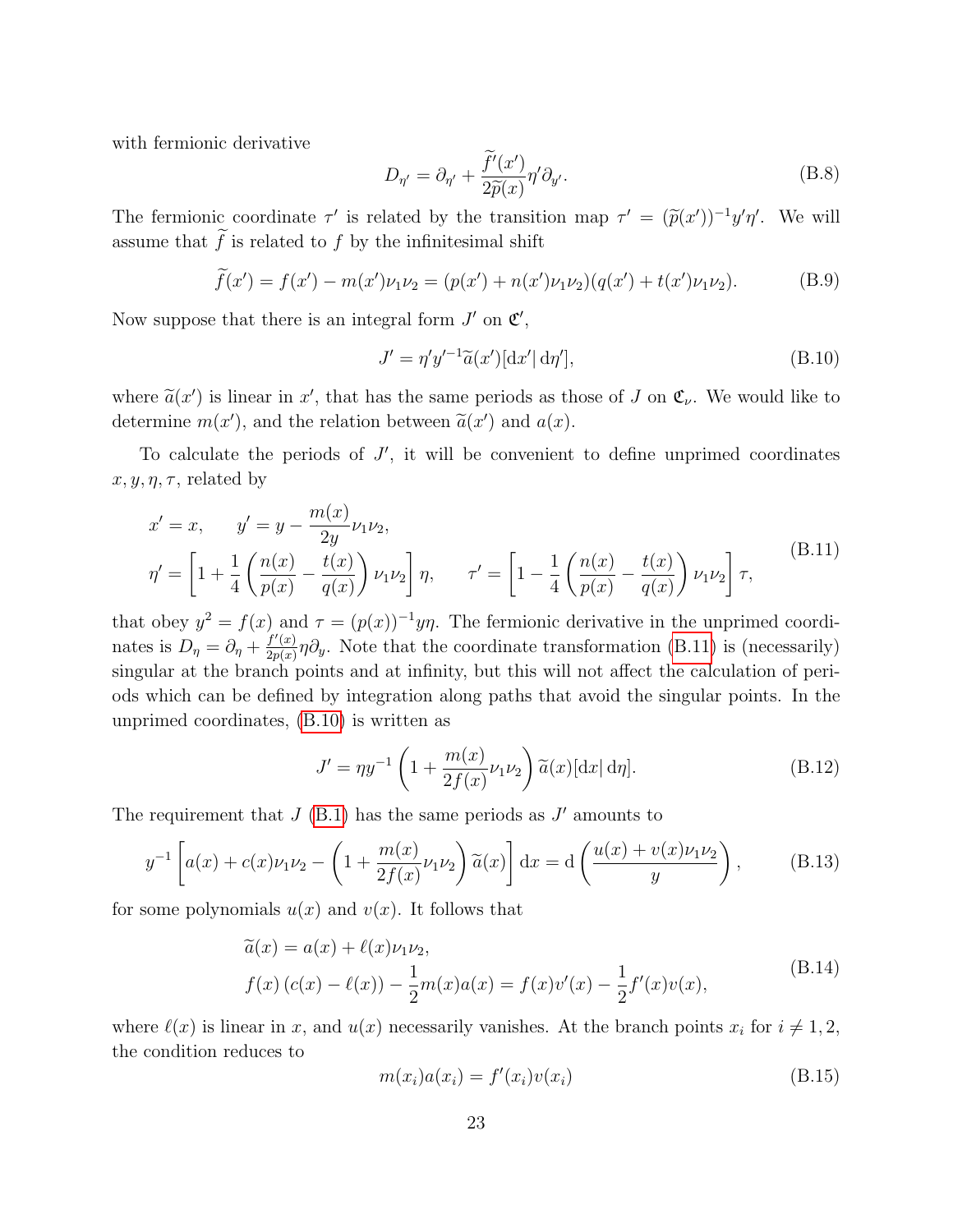At  $x_1$  and  $x_2$ , we have

$$
m(x_1)a(x_1) = -\frac{(f'(x_1))^2}{x_{12}}a(x_2) + f'(x_1)v(x_1),
$$
  
\n
$$
m(x_2)a(x_2) = -\frac{(f'(x_2))^2}{x_{12}}a(x_1) + f'(x_2)v(x_2).
$$
\n(B.16)

Let us define

<span id="page-24-3"></span>
$$
v_0(x) = -\frac{f(x)(a(x_1) - a(x_2))}{(x - x_1)(x - x_2)}, \quad m_0(x) = -\frac{f(x)}{x_{12}} \left( \frac{f'(x_1)}{x - x_1} + \frac{f'(x_2)}{x - x_2} \right), \quad (B.17)
$$

and

$$
v(x) \equiv v_0(x) + r(x), \qquad m(x) = m_0(x) + h(x). \tag{B.18}
$$

The condition [\(B.14\)](#page-23-2) at all branch points can be expressed as

<span id="page-24-1"></span>
$$
h(x_i)a(x_i) = f'(x_i)r(x_i).
$$
 (B.19)

The LHS of [\(B.14\)](#page-23-2) has degree at most 7, and it follows that  $v(x)$  has degree at most 3.<sup>[6](#page-24-0)</sup> Since we have separated from  $v(x)$  the degree 4 polynomial  $v_0(x)$ ,  $r(x)$  must also have degree 4. In particular,  $r(x)$  is fixed by its value at the branch points, determined through [\(B.19\)](#page-24-1).

We can use the Euclidean algorithm to decompose

<span id="page-24-4"></span>
$$
h(x) = A(x)f'(x) + B(x)f(x),
$$
 (B.20)

where  $A(x)$  has degree at most 5, and write [\(B.19\)](#page-24-1) equivalently as

<span id="page-24-2"></span>
$$
A(x_i)a(x_i) = r(x_i). \tag{B.21}
$$

Since  $A(x)a(x)$  has degree at most 6, it is fixed by [\(B.21\)](#page-24-2) to be

$$
A(x)a(x) = r(x). \tag{B.22}
$$

It follows that  $A(x)$  in fact has degree 3, and takes the form

<span id="page-24-5"></span>
$$
A(x) = A_0 + A_1 x + A_2 x^2 + x_{12} f^{(6)} x^3.
$$
 (B.23)

The branch points of  $\tilde{f}(x)$  are

$$
x'_{i} = x_{i} - s_{i}\nu_{1}\nu_{2}, \quad \text{with} \quad s_{i} = -\frac{m(x_{i})}{f'(x_{i})}.
$$
 (B.24)

The result for  $m_0$  and  $h(x)$  given by [\(B.17\)](#page-24-3) and [\(B.20\)](#page-24-4), [\(B.23\)](#page-24-5) then gives [\(5.5\)](#page-17-3).

<span id="page-24-0"></span> $6$ Note that in this case, the degree 8 terms on the RHS of [\(B.14\)](#page-23-2) cancel.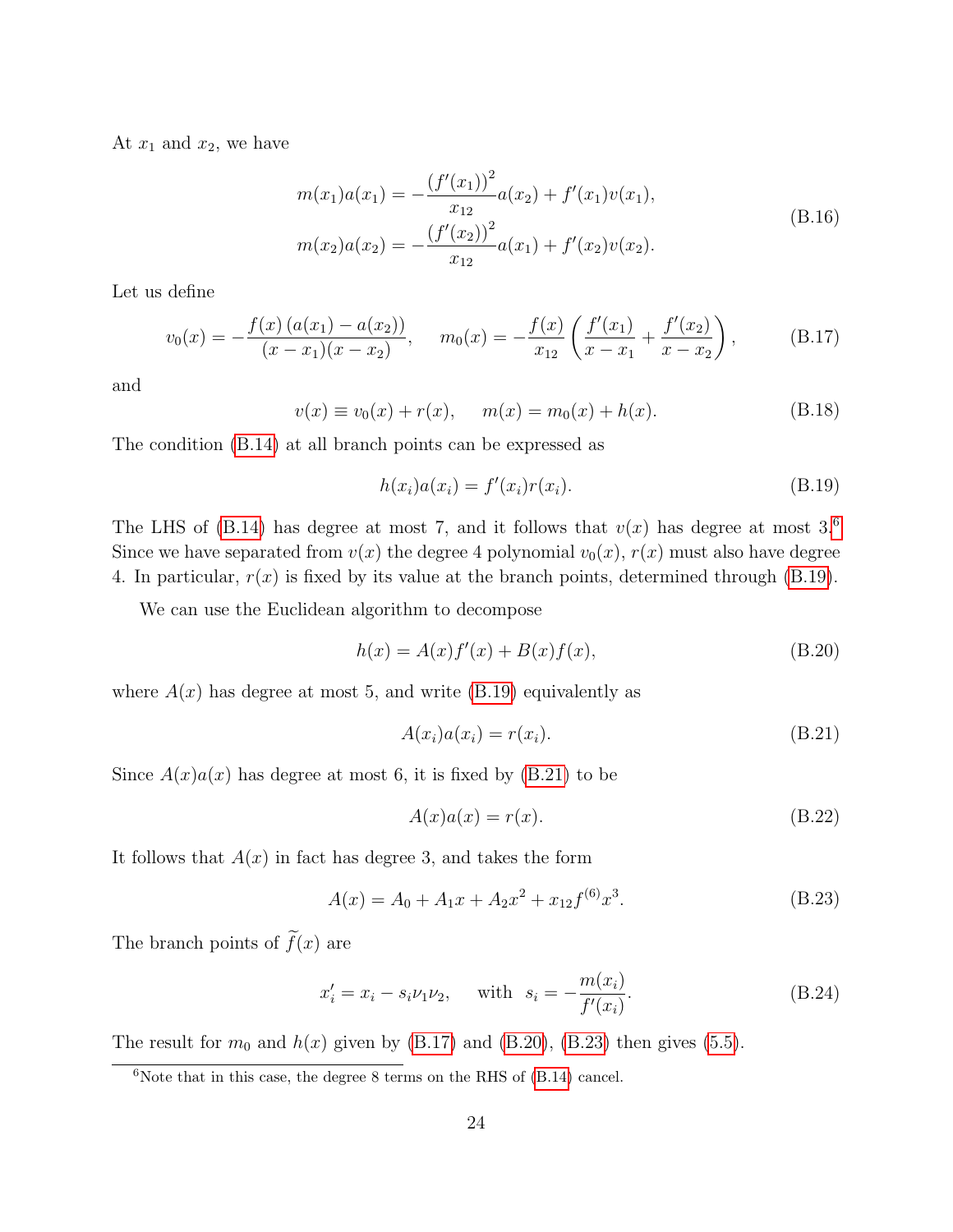### References

- <span id="page-25-0"></span>[1] E. D'Hoker and D. H. Phong, The Geometry of String Perturbation Theory, Rev. Mod. Phys. 60 (1988) 917.
- <span id="page-25-1"></span>[2] E. Witten, Notes On Super Riemann Surfaces And Their Moduli, Pure Appl. Math. Quart. 15 (2019), no. 1 57–211,  $[\text{arXiv:1209}.2459]$ .
- <span id="page-25-2"></span>[3] D. Friedan, E. J. Martinec, and S. H. Shenker, Conformal Invariance, Supersymmetry and String Theory, Nucl. Phys. B  $271$  (1986) 93-165.
- <span id="page-25-3"></span>[4] E. P. Verlinde and H. L. Verlinde, Multiloop Calculations in Covariant Superstring *Theory, Phys. Lett. B* 192 (1987) 95–102.
- <span id="page-25-4"></span>[5] A. Sen, Off-shell Amplitudes in Superstring Theory, Fortsch. Phys. 63 (2015) 149–188, [[arXiv:1408.0571](http://arxiv.org/abs/1408.0571)].
- <span id="page-25-5"></span>[6] A. Sen and E. Witten, Filling the gaps with  $PCO's$ , JHEP 09 (2015) 004, [[arXiv:1504.00609](http://arxiv.org/abs/1504.00609)].
- <span id="page-25-6"></span>[7] C. Wang and X. Yin, On the Equivalence between SRS and PCO Formulations of Superstring Perturbation Theory, [arXiv:2205.01106](http://arxiv.org/abs/2205.01106).
- <span id="page-25-7"></span>[8] E. D'Hoker and D. H. Phong, Two loop superstrings. 1. Main formulas, Phys. Lett. B 529 (2002) 241–255, [[hep-th/0110247](http://arxiv.org/abs/hep-th/0110247)].
- [9] E. D'Hoker and D. H. Phong, Two loop superstrings. 2. The Chiral measure on moduli space, Nucl. Phys. B 636 (2002) 3-60, [[hep-th/0110283](http://arxiv.org/abs/hep-th/0110283)].
- [10] E. D'Hoker and D. H. Phong, Two loop superstrings. 3. Slice independence and absence of ambiguities, Nucl. Phys. B  $636$  (2002) 61-79, [[hep-th/0111016](http://arxiv.org/abs/hep-th/0111016)].
- [11] E. D'Hoker and D. H. Phong, Two loop superstrings 4: The Cosmological constant and modular forms, Nucl. Phys. B 639 (2002) 129–181, [[hep-th/0111040](http://arxiv.org/abs/hep-th/0111040)].
- <span id="page-25-8"></span>[12] E. D'Hoker and D. H. Phong, Lectures on two loop superstrings, Conf. Proc. C 0208124 (2002) 85–123, [[hep-th/0211111](http://arxiv.org/abs/hep-th/0211111)].
- [13] E. D'Hoker and D. H. Phong, Two-loop superstrings. V. Gauge slice independence of the N-point function, Nucl. Phys. B 715 (2005) 91–119, [[hep-th/0501196](http://arxiv.org/abs/hep-th/0501196)].
- [14] E. D'Hoker and D. H. Phong, Two-loop superstrings VI: Non-renormalization theorems and the  $4$ -point function, Nucl. Phys. B  $715$  (2005) 3–90, [[hep-th/0501197](http://arxiv.org/abs/hep-th/0501197)].
- [15] E. D'Hoker and D. H. Phong, Two-Loop Superstrings. VII. Cohomology of Chiral Amplitudes, Nucl. Phys. B 804 (2008) 421–506, [[arXiv:0711.4314](http://arxiv.org/abs/0711.4314)].
- <span id="page-25-9"></span>[16] E. D'Hoker, C. R. Mafra, B. Pioline, and O. Schlotterer, Two-loop superstring five-point amplitudes. Part I. Construction via chiral splitting and pure spinors, JHEP 08 (2020) 135, [[arXiv:2006.05270](http://arxiv.org/abs/2006.05270)].